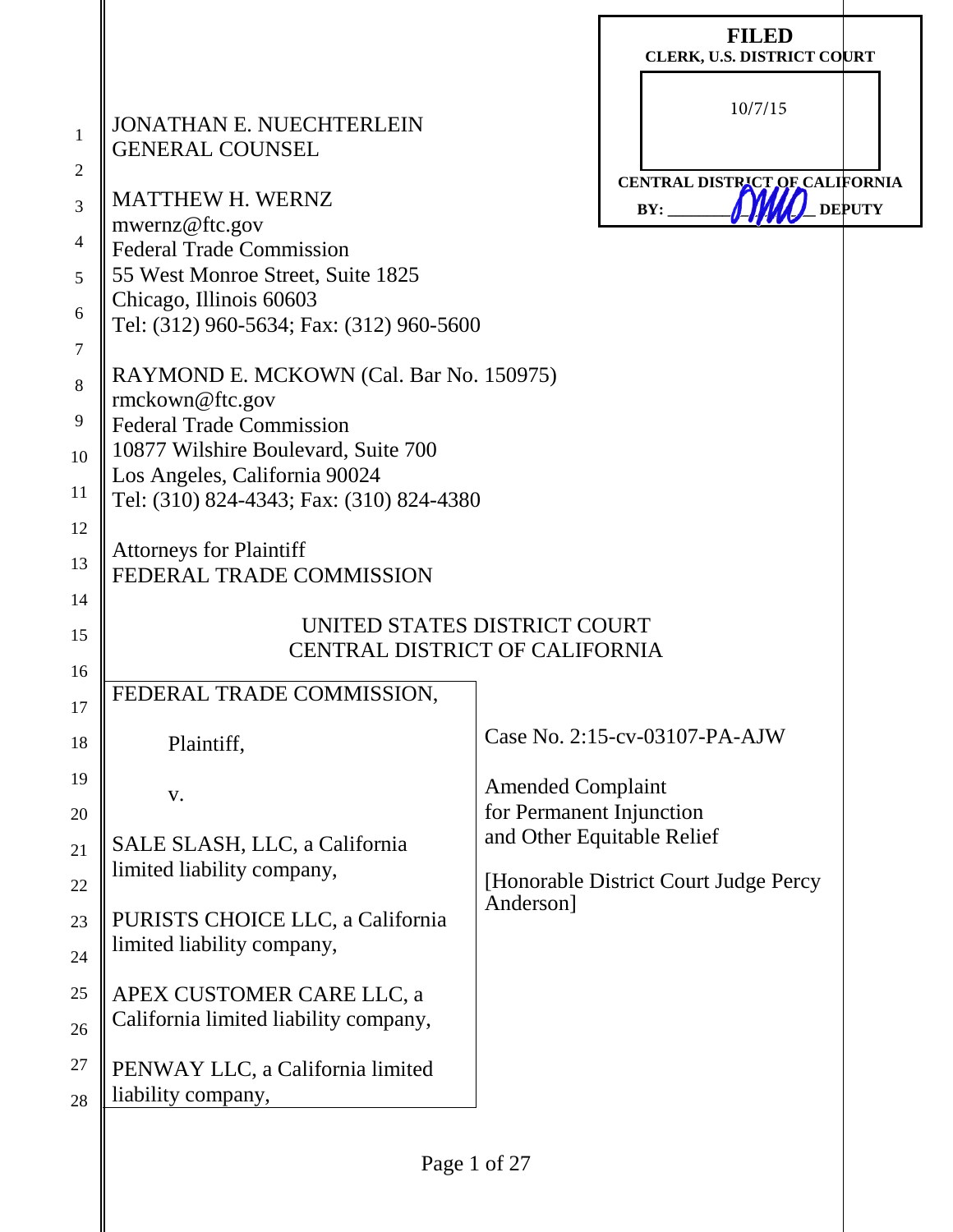| RENVEE LLC, a California limited<br>liability company,                                                                                                                                     |                                                                       |
|--------------------------------------------------------------------------------------------------------------------------------------------------------------------------------------------|-----------------------------------------------------------------------|
| <b>OPTIM PRODUCTS LLC, a California</b><br>limited liability company,                                                                                                                      |                                                                       |
| EDGAR BABAYAN, individually,                                                                                                                                                               |                                                                       |
| ARTUR BABAYAN, individually and<br>as an owner and manager of SALE<br><b>SLASH, LLC and PURISTS CHOICE</b><br>LLC, and                                                                     |                                                                       |
| VAHE HAROUTOUNIAN, also known<br>as VAHEH HAROUTOUNIAN, also<br>doing business as PRISMA PROFITS,<br>individually and as manager of SALE<br>SLASH, LLC and owner of OPTIM<br>PRODUCTS LLC, |                                                                       |
|                                                                                                                                                                                            |                                                                       |
| Defendants.                                                                                                                                                                                |                                                                       |
| Plaintiff, the Federal Trade Commission ("FTC"), for its Amended                                                                                                                           |                                                                       |
| Complaint alleges:                                                                                                                                                                         |                                                                       |
| 1.                                                                                                                                                                                         | The FTC brings this action under Sections 13(b) and 19 of the Federal |
| Trade Commission Act ("FTC Act"), 15 U.S.C. §§ 53(b) and 57b, and Section 7(a)                                                                                                             |                                                                       |
| of the Controlling the Assault of Non-Solicited Pornography and Marketing Act of                                                                                                           |                                                                       |
| 2003 ("CAN-SPAM Act"), 15 U.S.C. § 7706(a), to obtain temporary, preliminary,                                                                                                              |                                                                       |
| and permanent injunctive relief, restitution, the refund of monies paid,                                                                                                                   |                                                                       |
| disgorgement of ill-gotten monies, immediate access, appointment of a receiver                                                                                                             |                                                                       |
|                                                                                                                                                                                            |                                                                       |
| and other equitable relief for Defendants' acts or practices in violation of Section                                                                                                       |                                                                       |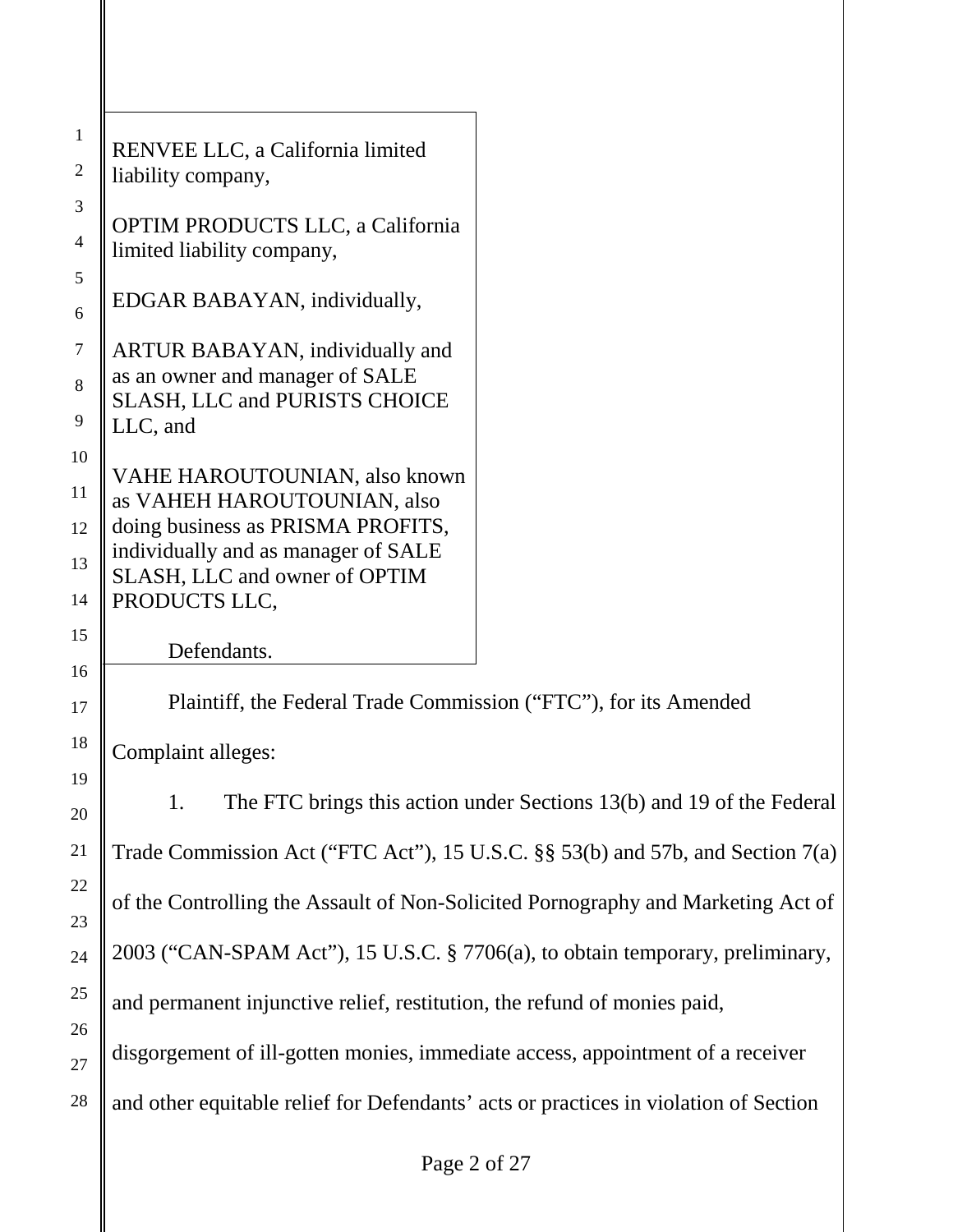23

24

25

26

27

28

1

2

3

5(a) and 12 of the FTC Act, 15 U.S.C. §§ 45(a) and 52, and the CAN-SPAM Act, 15 U.S.C. §§ 7701-7713.

### **JURISDICTION AND VENUE**

2. This Court has subject matter jurisdiction pursuant to 28 U.S.C. §§ 1331, 1337(a), and 1345, and 15 U.S.C. §§ 45(a), 53(b), 57(b), and 7706(a). 3. Venue is proper in this district under 28 U.S.C. § 1391(b) and (c) and 15 U.S.C. § 53(b).

### **PLAINTIFF**

4. The FTC is an independent agency of the United States Government created by statute. 15 U.S.C. §§ 41-58. The FTC enforces Section 5(a) of the FTC Act, 15 U.S.C. § 45(a), which prohibits unfair or deceptive acts or practices in or affecting commerce. The FTC also enforces Section 12 of the FTC Act, 15 U.S.C. § 52, which prohibits false advertisements for food, drugs, devices, services, or cosmetics in or affecting commerce. The FTC also enforces the CAN-SPAM Act as if statutory violations of the CAN-SPAM Act "were an unfair or deceptive act or practice proscribed under Section 18(a)(1)(B) of the [FTC Act] (15 U.S.C. 57a  $(a)(1)(B))$ ." 15 U.S.C. § 7706(a).

5. The FTC is authorized to initiate federal district court proceedings, by its own attorneys, to enjoin violations of the FTC Act and the CAN-SPAM Act and to secure such equitable relief as may be appropriate in each case, including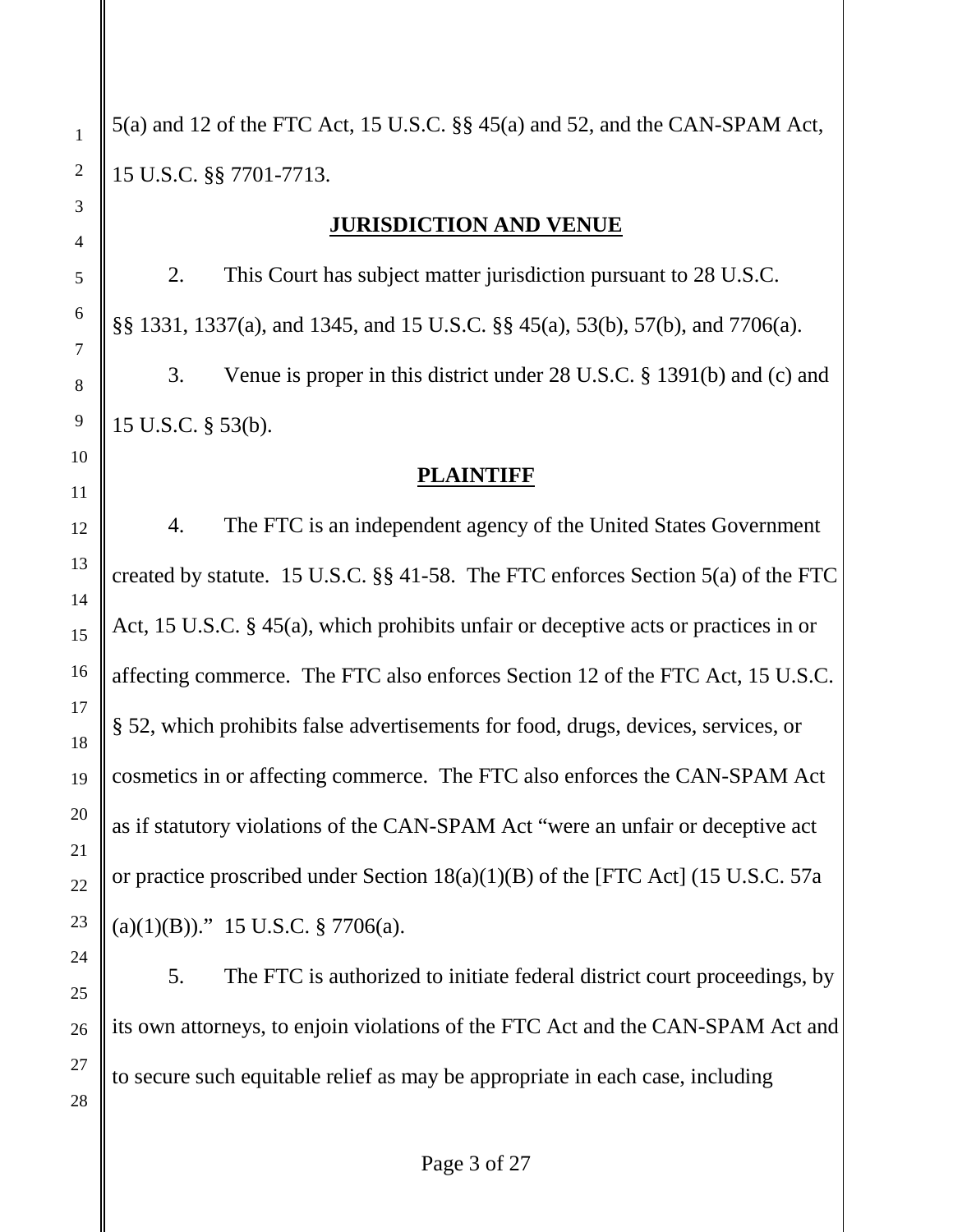restitution, the refund of monies paid, and the disgorgement of ill-gotten monies. 15 U.S.C. §§ 53(b), 56(a)(2)(A), 56(a)(2)(B), 57b, and 7706(a).

#### **DEFENDANTS**

6. Defendant Sale Slash, LLC ("Sale Slash") is a California limited liability company with its registered address at 530 South Lake Avenue, #501, Pasadena, California 91101. Sale Slash transacts or has transacted business in this district and throughout the United States. At all times material to this Complaint, acting alone or in concert with others, Sale Slash has advertised, marketed, distributed, or sold weight-loss products to consumers throughout the United States.

7. Defendant Purists Choice LLC ("Purists Choice") is a California limited liability company with its registered address at 225 South Lake Avenue, #300, Pasadena, California 91101. Purists Choice transacts or has transacted business in this district and throughout the United States. At all times material to this Complaint, acting alone or in concert with others, Purists Choice has advertised, marketed, distributed, or sold weight-loss products to consumers throughout the United States.

8. Defendant Apex Customer Care LLC ("Apex Customer Care") is a California limited liability company with its registered address at 547 Arden Avenue, Glendale, California 91203. Apex Customer Care transacts or has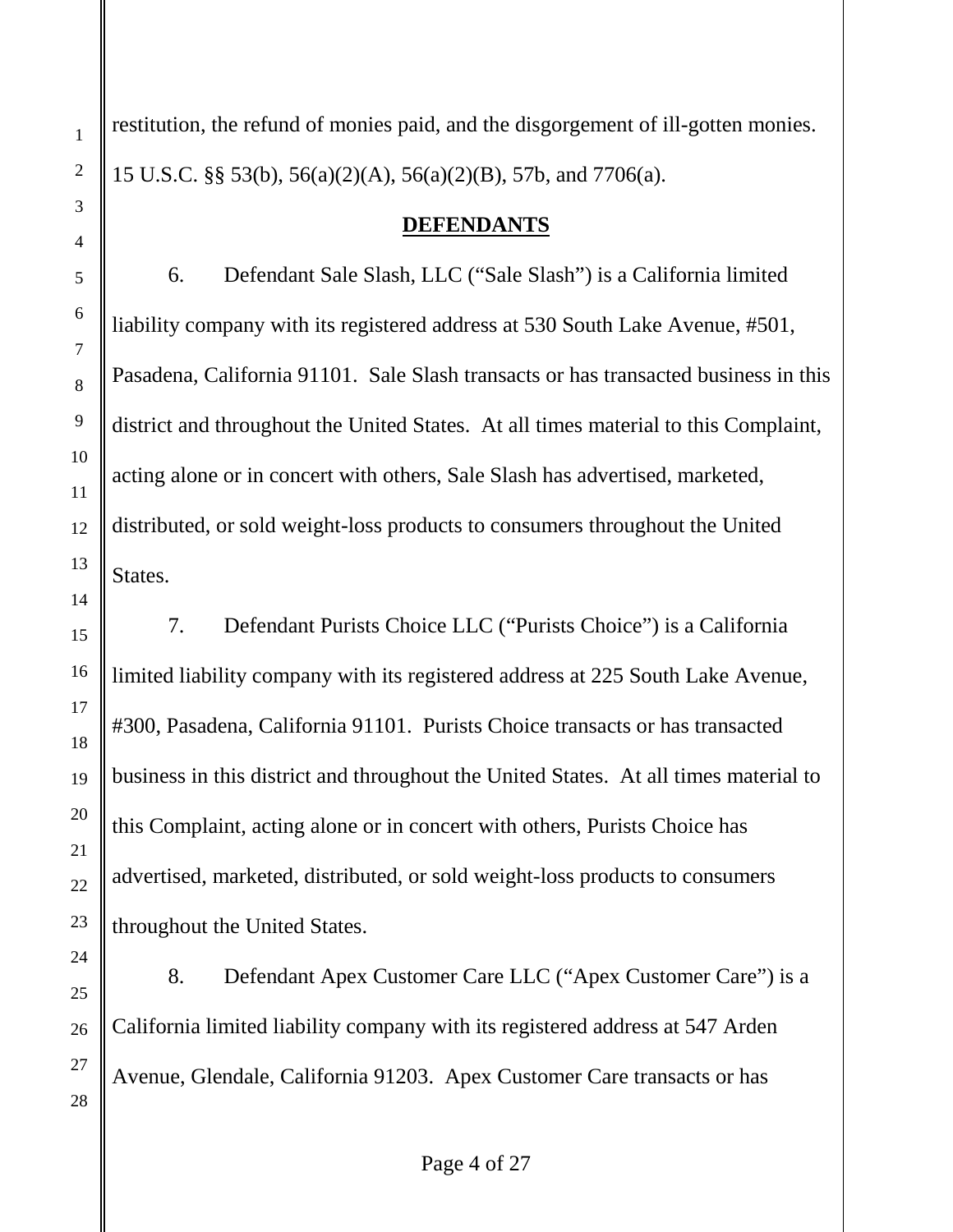transacted business in this district and throughout the United States. At all times material to this Complaint, acting alone or in concert with others, Apex Customer Care has advertised, marketed, distributed, or sold weight-loss products to consumers throughout the United States.

9. Defendant Penway LLC ("Penway") is a California limited liability company with its registered address at 615 Pioneer Drive, Glendale, California 91203. Penway transacts or has transacted business in this district and throughout the United States. At all times material to this Complaint, acting alone or in concert with others, Penway has advertised, marketed, distributed, or sold weightloss products to consumers throughout the United States.

10. Defendant Renvee LLC ("Renvee") is a California limited liability company with its registered address at 1210 South Brand Boulevard, Glendale, California, 91204. Renvee transacts or has transacted business in this district and throughout the United States. At all times material to this Complaint, acting alone or in concert with others, Renvee has advertised, marketed, distributed, or sold weight-loss products to consumers throughout the United States.

11. Defendant Optim Products LLC ("Optim Products") is a California limited liability company with its registered address at 5419 Hollywood Boulevard, Suite C-395, Hollywood, California, 90027. Optim Products transacts or has transacted business sin this district and throughout the United States. At all times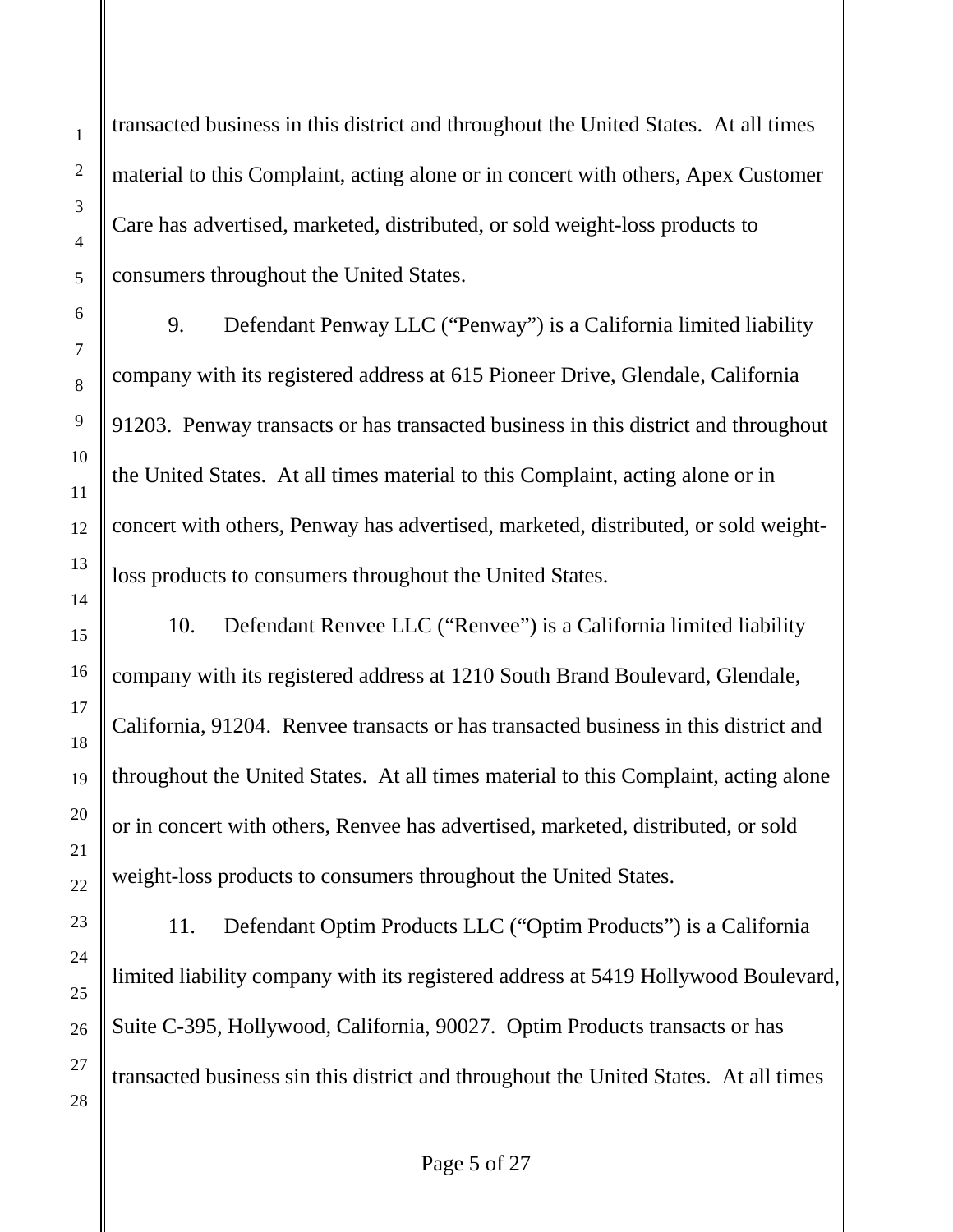material to this Complaint, acting alone or in concert with others, Optim Products has advertised, marketed, distributed, or sold weight-loss products to consumers throughout the United States.

12. Defendant Edgar Babayan is an individual who resides in Glendale, California. At all times material to this Complaint, acting alone or in concert with others, he has formulated, directed, controlled, had the authority to control, or participated in the acts and practices set forth in this Complaint. Defendant Edgar Babayan resides in this district and, in connection with the matters alleged herein, transacts or has transacted business in this district and throughout the United States. Among other things, Defendant Edgar Babayan has controlled the processing of payments from consumers victimized by Defendants' practices, has controlled payments to third-party marketers who advertise and market Defendants' weight-loss products, including marketers who initiate unsolicited commercial electronic mail messages advertising Defendants' weight-loss products, and has controlled shipment of Defendants' weight-loss products to consumers.

13. Defendant Artur Babayan is the owner and a manager of Sale Slash and Purists Choice. At all times material to this Complaint, acting alone or in concert with others, he has formulated, directed, controlled, had the authority to control, or participated in the acts and practices set forth in this Complaint.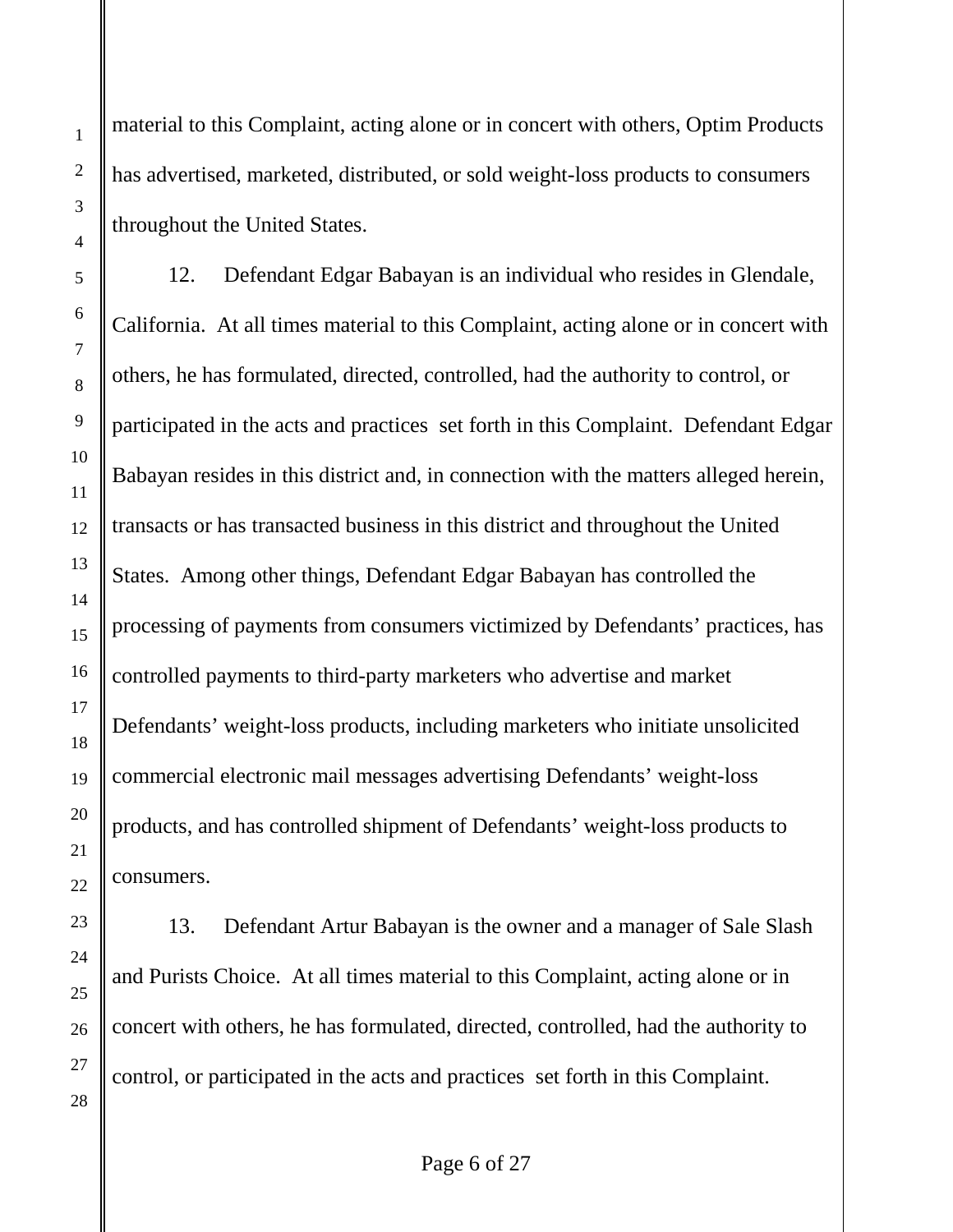Defendant Artur Babayan resides in this district and, in connection with the matters alleged herein, transacts or has transacted business in this district and throughout the United States. Among other things, Defendant Artur Babayan has controlled the operation of websites where Defendants advertise, market, and sell weight-loss products, has controlled the processing of payments from consumers victimized by Defendants' practices, and has controlled payments to third-party marketers who advertise and market Defendants' weight-loss products, including marketers who initiate unsolicited commercial electronic mail messages advertising Defendants' weight-loss products.

14. Defendant Vahe Haroutounian, also known as Vaheh Haroutounian, and who also does business as Prisma Profits, is a manager of Sale Slash and an owner of Optim Products. At all times material to this Complaint, acting alone or in concert with others, he has formulated, directed, controlled, had the authority to control, or participated in the acts and practices set forth in this Complaint. In connection with the matters alleged herein, Defendant Haroutounian transacts or has transacted business in this district and throughout the United States. Among other things, Defendant Haroutounian has formulated, directed, controlled, had the authority to control, or participated in the advertising and marketing of Defendants Sale Slash's and Purists Choice's Weight-Loss Products, including the advertising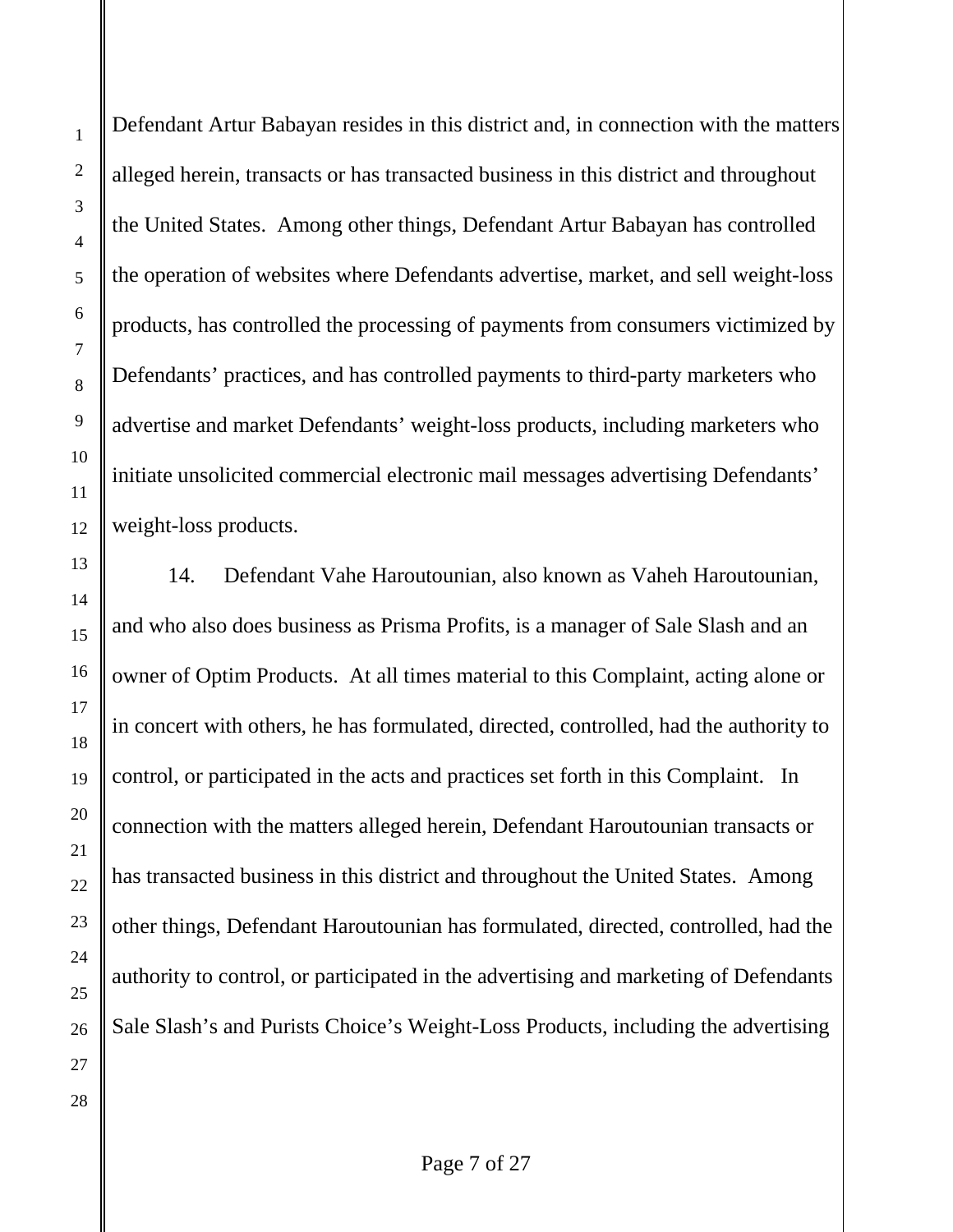and marketing through banner advertisements, unsolicited commercial electronic mail messages, and other means.

15. Defendants Sale Slash, Purists Choice, Apex Customer Care, Penway, Renvee, and Optim Products (collectively, "Corporate Defendants") have operated as a common enterprise while engaging in the deceptive acts and practices and other violations of law alleged below. Defendants have conducted the business practices described below through an interrelated network of companies that have common ownership, officers, managers, business functions, and office locations, and that commingled funds. Because these Corporate Defendants have operated as a common enterprise, each of them is jointly and severally liable for the acts and practices alleged below. Defendants Edgar Babayan, Artur Babayan, and Vahe Haroutounian have formulated, directed, controlled, had the authority to control, or participated in the acts and practices of the Corporate Defendants that constitute the common enterprise.

## **COMMERCE**

16. At all times material to this Complaint, Defendants have maintained a substantial course of trade in or affecting commerce, as "commerce" is defined in Section 4 of the FTC Act, 15 U.S.C. § 44.

# **DEFINITIONS**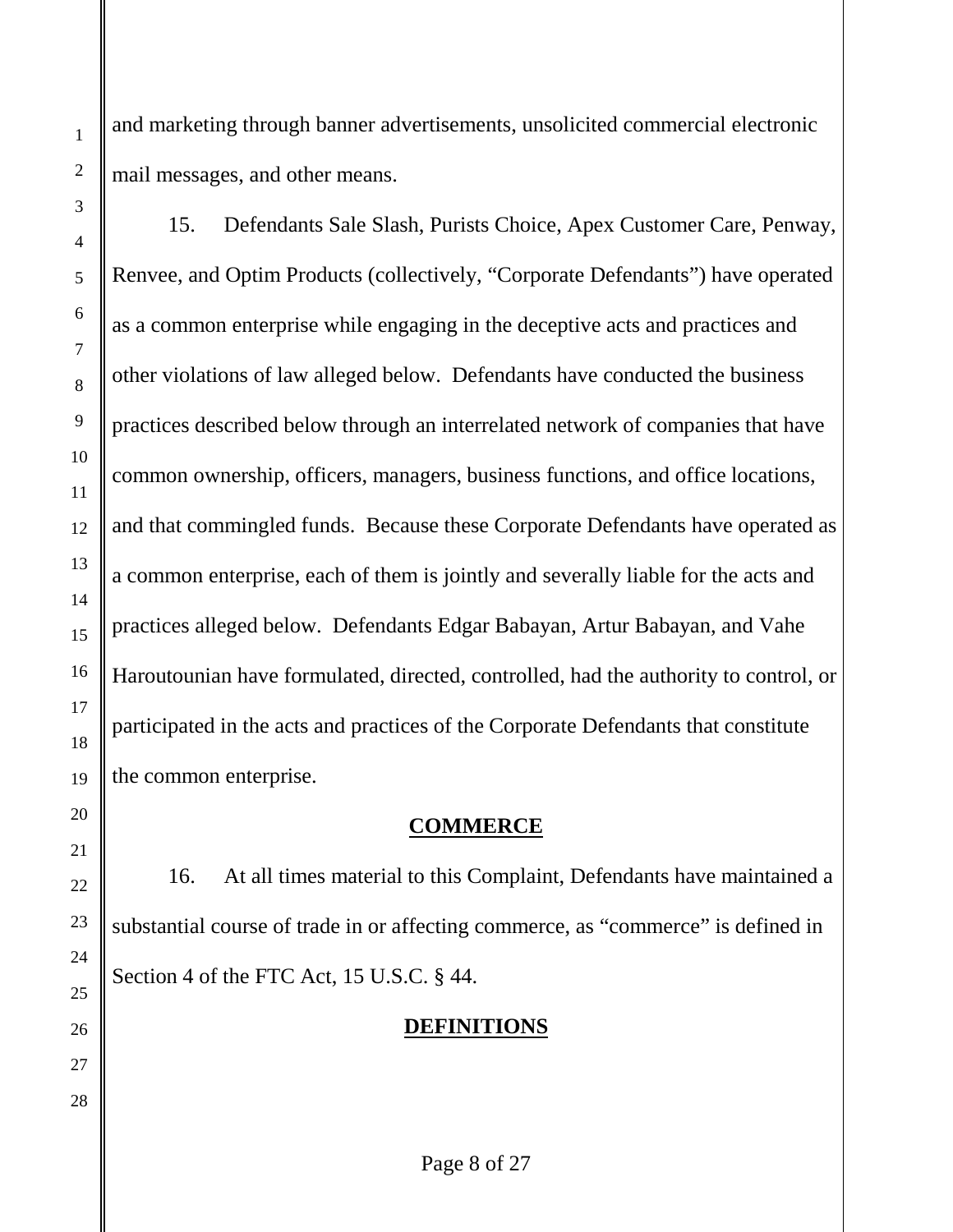17. "**Electronic mail message**" (or "email") means a message sent to a unique electronic mail address. 15 U.S.C. § 7702(6).

18. "**Electronic mail address**" means a destination, commonly expressed as a string of characters, consisting of a unique user name or mailbox (commonly referred to as the "local part") and a reference to an Internet domain (commonly referred to as the "domain part"), whether or not displayed, to which an electronic mail message can be sent or delivered. 15 U.S.C. § 7702(5).

19. "**Commercial electronic mail message**" means any electronic mail message the primary purpose of which is the commercial advertisement or promotion of a commercial product or service (including the content on an Internet website operated for commercial purposes). 15 U.S.C. § 7702(2).

20. "**Header Information**" means the source, destination, and routing information attached to an electronic mail message, including the originating domain name and originating electronic mail address, and any other information that appears in the line identifying, or purporting to identify, a person initiating the message. 15 U.S.C. § 7702(8).

21. "**Initiate**," when used with respect to a commercial electronic mail message, means to originate or transmit such message or to procure the origination or transmission of such message. 15 U.S.C. § 7702(9).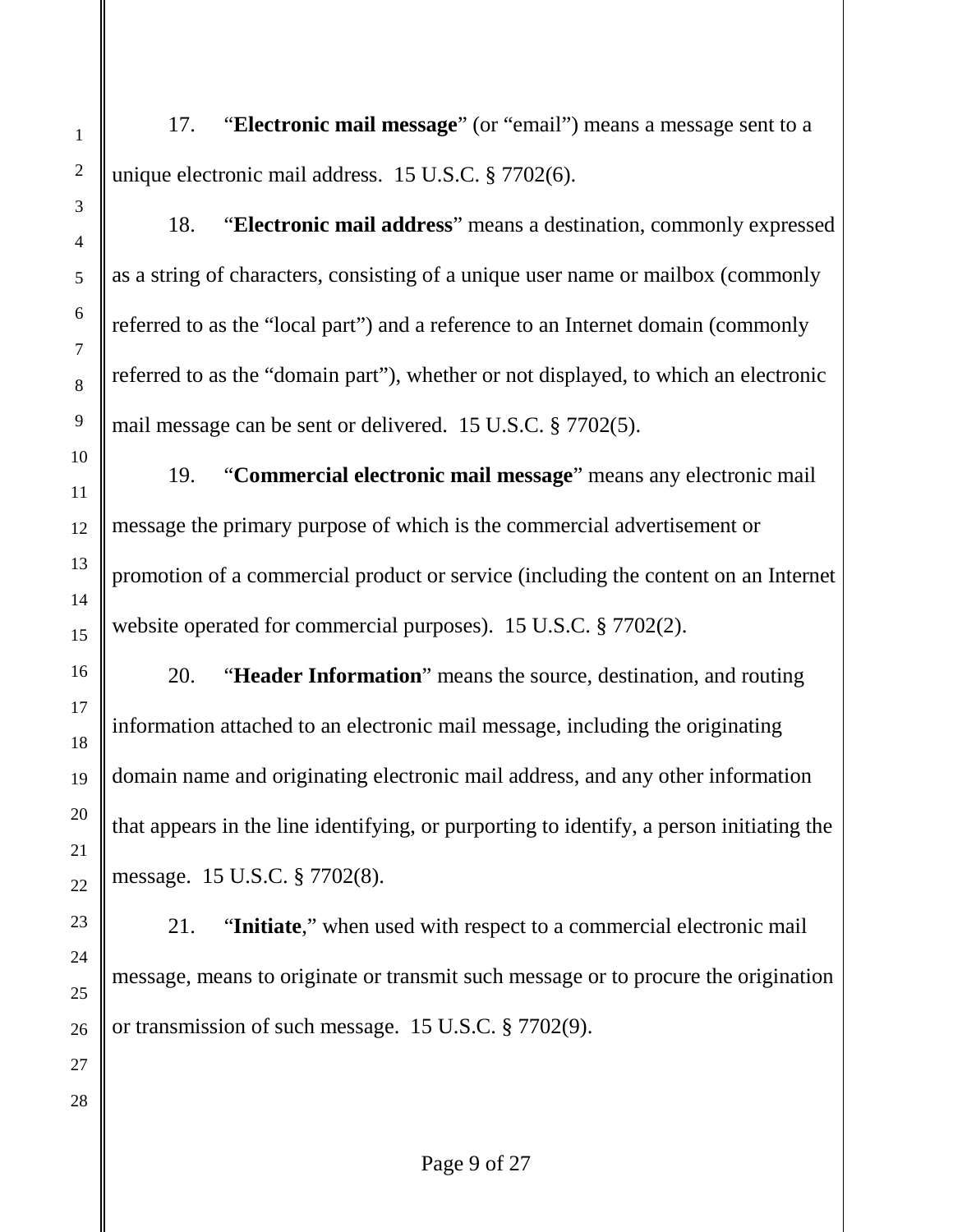22. "**Procure**," when used with respect to the initiation of a commercial electronic mail message, means intentionally to pay or provide other consideration to, or induce, another person to initiate such a message on one's behalf. 15 U.S.C. § 7702(12).

23. "**Protected Computer**" means a computer which is used in or affecting interstate or foreign commerce or communication, including a computer located outside the United States that is used in a manner that affects interstate or foreign commerce or communication of the United States. 15 U.S.C. § 7702(13).

24. "**Sender**" means a person who initiates a commercial electronic mail message and whose product, service, or Internet Web site is advertised or promoted by the message. 15 U.S.C. § 7702(16).

## **DEFENDANTS' BUSINESS ACTIVITIES**

# **Defendants' Affiliate Marketing Practices**

25. Since at least 2012, Defendants have advertised, marketed, promoted, and sold various products to consumers throughout the United States, including weight-loss products, which include but are not limited to Premium Green Coffee, Pure Garcinia Cambogia, Premium White Kidney Bean Extract, Pure Forskolin Extract, and Pure Caralluma Fimbriata Extract (collectively, the "Weight-Loss Products").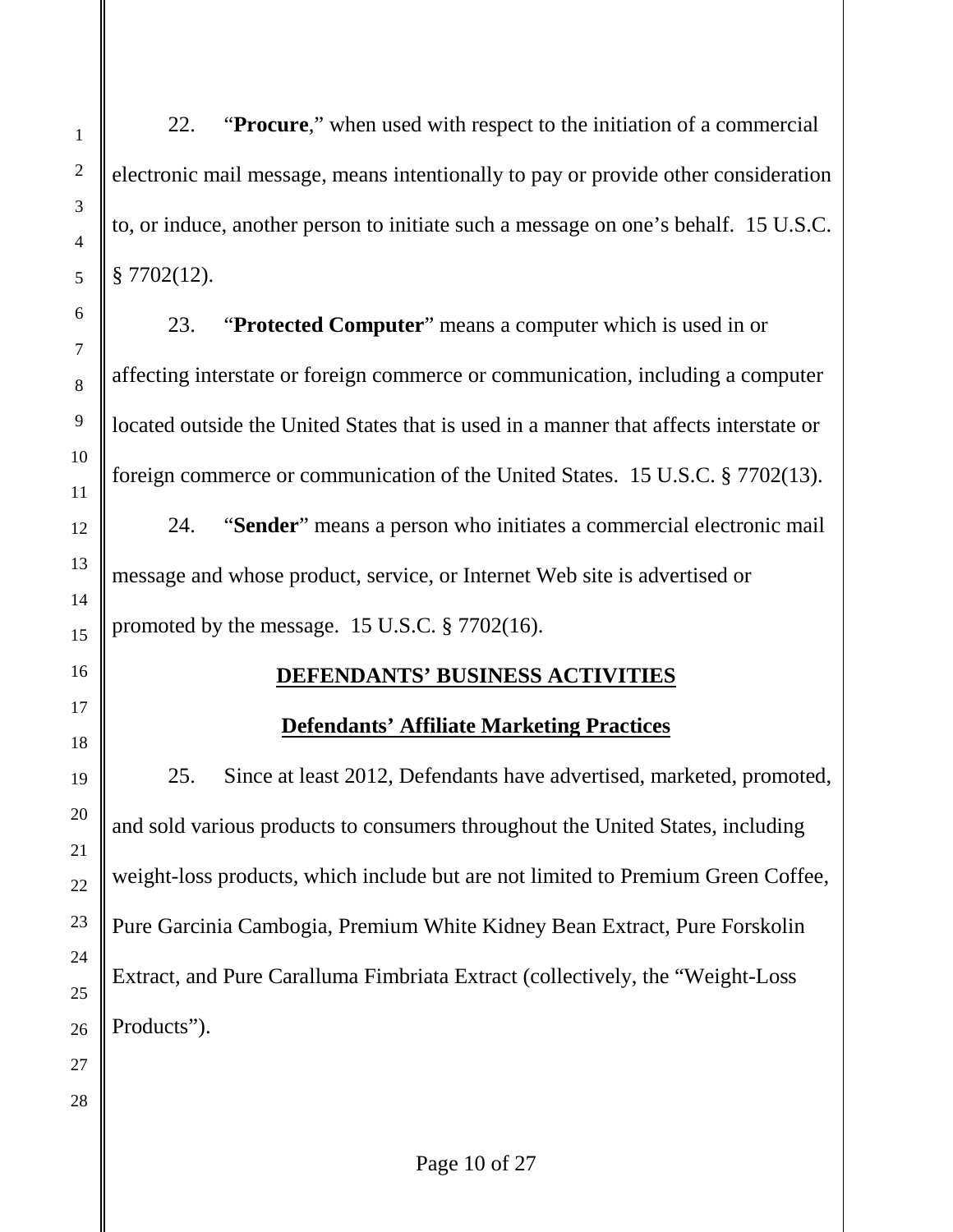26. Defendants have advertised, marketed, promoted and sold the Weight-Loss Products through websites they own and operate, including premiumgreencoffee.com, puregarciniacambogiahca.com, buywhitekidneybeanextractdirect.com, buyforskolinextractdirect.com, and buycarallumafimbriataextractdirect.com. 27. Defendants also advertise, market, and promote their Weight-Loss Products through "affiliate" marketers. These affiliate marketers attract consumers to Defendants' websites through various forms of marketing, including through banner advertisements placed on third-party websites and through unsolicited commercial electronic mail messages. 28. Since at least 2013, Defendants have placed, or have hired affiliate marketers who have placed, banner advertisements on third-party websites or

among search engine results. These advertisements attract consumers to websites where Defendants advertise, market, promote, and sell the Weight-Loss Products. These banner advertisements entice consumers with claims like, "1 Tip for a tiny belly: Cut down on a bit of your belly every day by following this 1 old weird tip," or "Garcinia Cambogia Exposed – Miracle Diet or Scam?"

29. Since at least 2013, Defendants also have sent, or have hired affiliate marketers who have sent, unsolicited commercial electronic mail messages to consumers that appear to have been sent by consumers' friends, family members,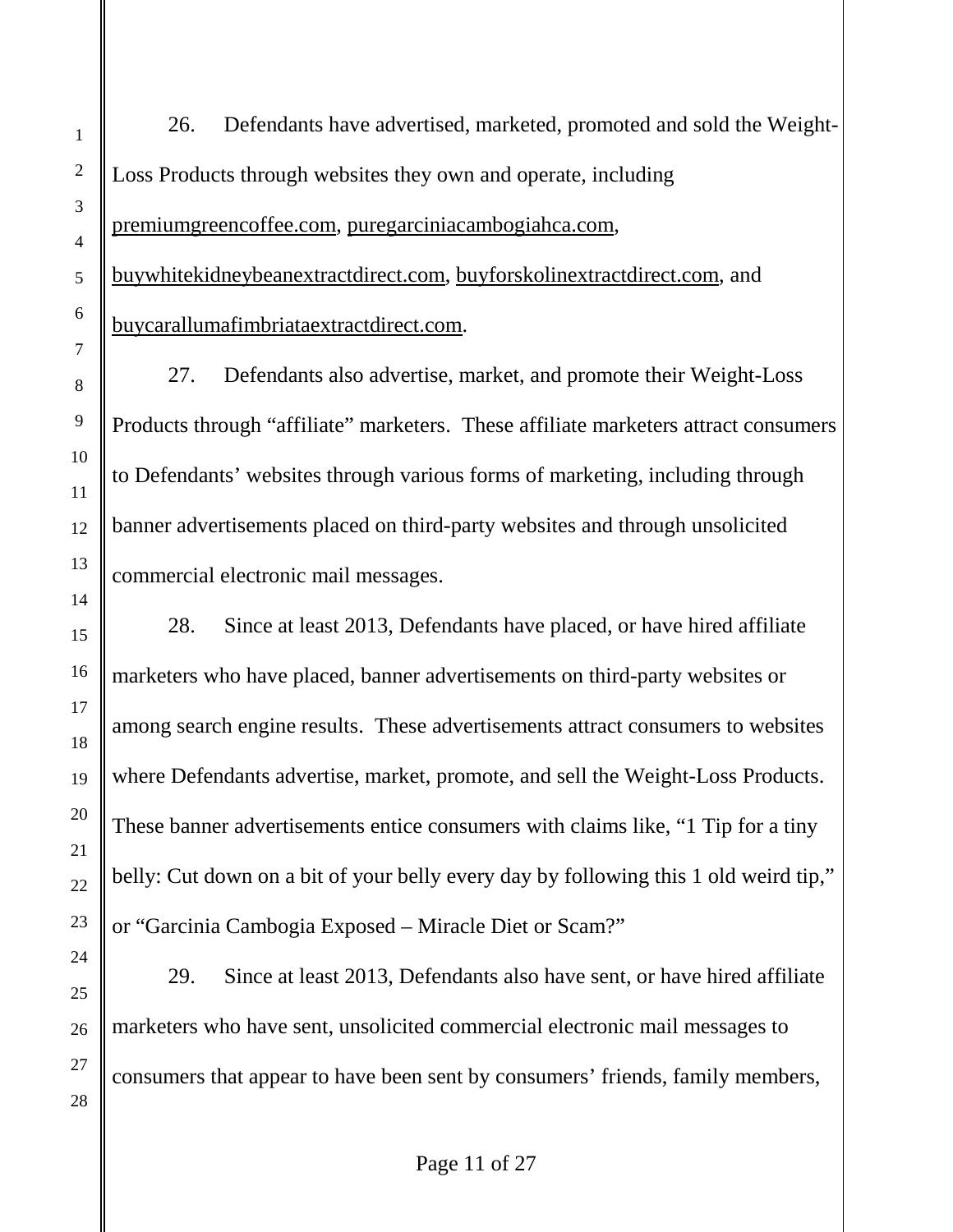1

2

3

or other contacts. These messages are in fact paid advertisements promoting Defendants' Weight-Loss Products and contain links that lead consumers to Defendants' websites.

30. Consumers who click on links in these banner advertisements and unsolicited commercial electronic mail messages are taken to fake news websites, which are owned and operated by Defendants' affiliate marketers. These fake news websites appear to be objective news reports about Defendants' Weight-Loss Products. In fact, they are paid advertisements that advance false weight-loss claims and contain links to Defendants' websites, where consumers can purchase Defendants' products.

31. Defendants pay a fee or commission to their affiliate marketer for each consumer who, after having clicked on one of the affiliate marketer's advertisements, purchases a Weight-Loss Product on Defendants' websites.

32. Consumers can receive Defendants' unsolicited commercial electronic mail messages and navigate their banner advertisements and linked websites from a desktop or laptop computer or from a mobile device.

# **Defendants' Spam Email Campaign**

33. Since at least January 2013, Defendants have initiated unsolicited commercial electronic mail messages to induce consumers to click on links in the messages.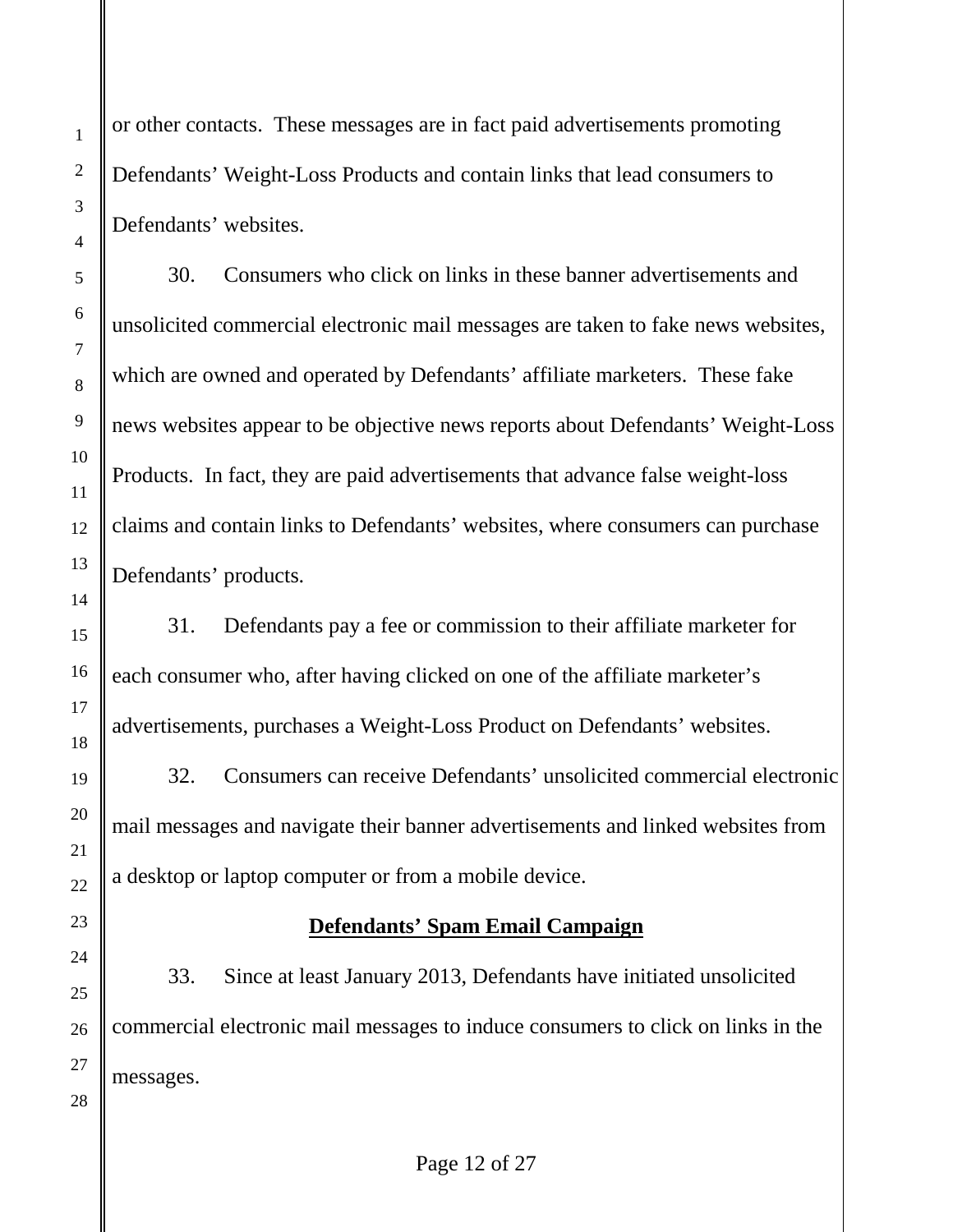34. In numerous instances, Defendants have initiated unsolicited commercial electronic mail messages that include header information, including the originating electronic mail address or the sender's name, indicating that the sender of the message is someone who is known to the recipient, such as a friend or family member. The subject headings of these messages also list the purported sender's name, reinforcing the impression that the recipient of the message knows the sender.

35. The body of Defendants' commercial electronic mail messages consists of a brief message accompanied by a hyperlink, such as:

Hi! It's incredible! [link]

Breaking news: [link]

Hi! Have you already seen it? [link]

Hi! [link] Oprah says it's excellent!

36. The hyperlinks included in these messages, if clicked, take consumers to a fake news website.

37. Defendants are "initiators" of these commercial electronic mail messages, which they either have originated or transmitted themselves, or have procured the origination or transmission of, through payments or other consideration, or inducements.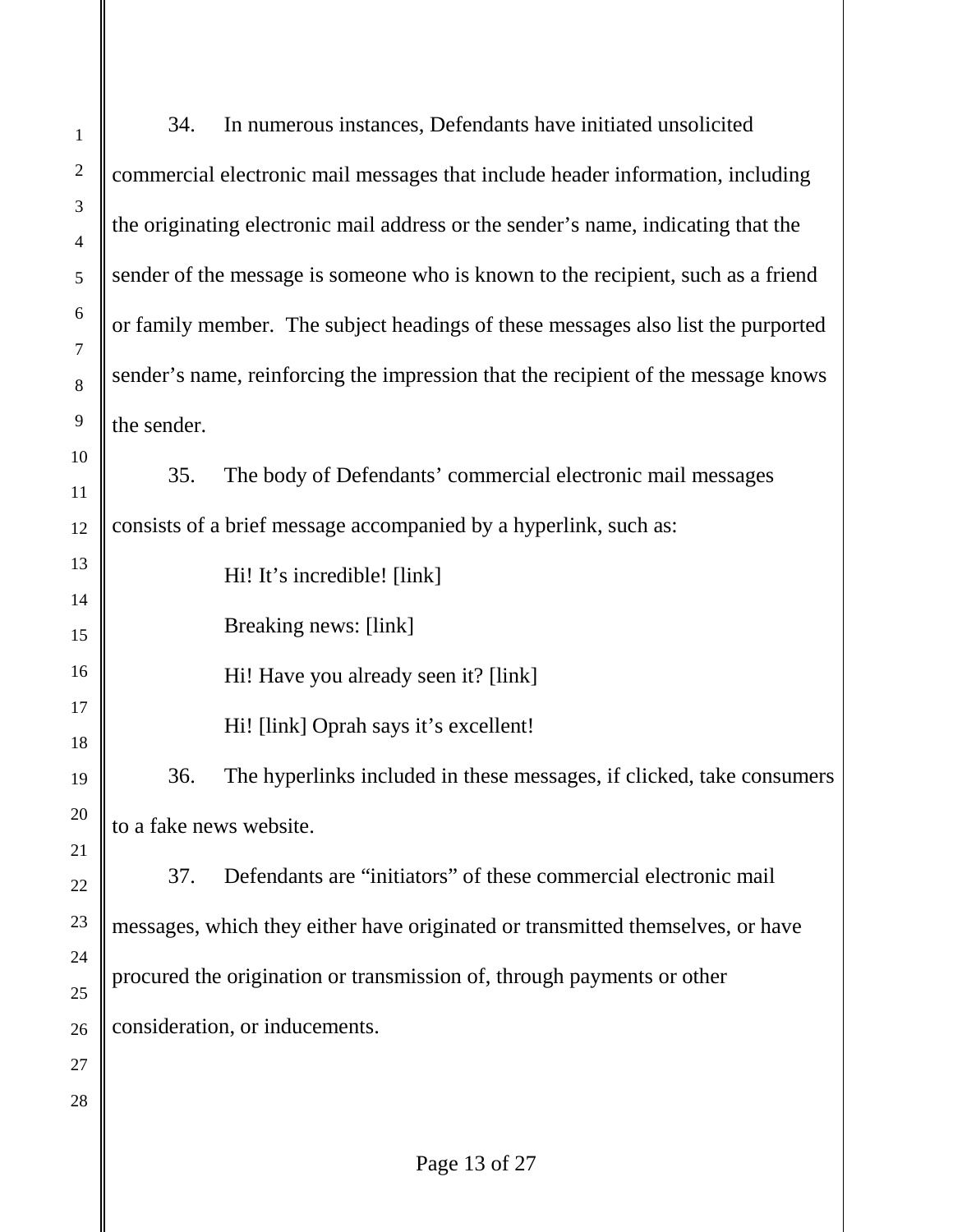38. Defendants also are "senders" of these commercial electronic mail messages, which they have initiated and which advertise or promote Defendants' websites.

39. Defendants' commercial electronic mail messages are not sent by the persons whose names or electronic mail addresses are listed in the header information and subject heading. These messages are not sent by persons known to the recipients of the messages. Rather, in numerous instances, Defendants have initiated commercial electronic mail messages, described above, containing false or misleading header information—specifically, header information suggesting that the emails were sent by persons known to the recipients. In numerous instances, Defendants have initiated these commercial electronic mail messages from email accounts that have been illegally accessed or to contact lists that have been illegally accessed.

40. Moreover, in numerous instances, Defendants have initiated commercial electronic mail messages that contain subject headers that misrepresent the content or subject matter of the message. In particular, the subject headers of these commercial electronic mail messages misrepresent that the same purported sender who is falsely identified in the email's header has composed the email. These subject headers state, for example, "From [purported sender]."

41. In numerous instances, Defendants have initiated commercial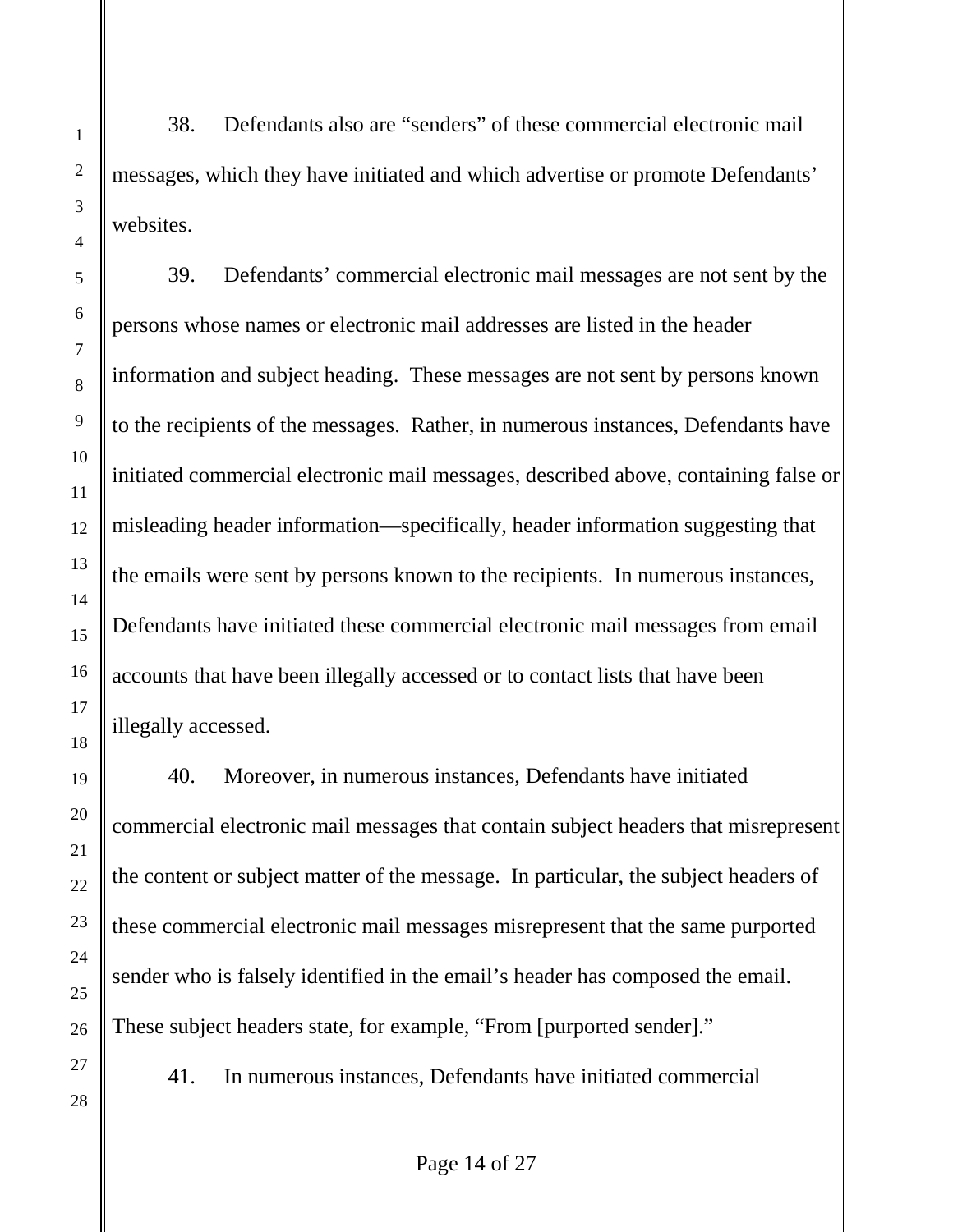electronic mail messages that do not include any notification to recipients of their ability to decline receiving future commercial electronic mail messages from Defendants, and do not include a reply email address or other mechanism that recipients can use to decline receiving future commercial electronic mail messages from Defendants.

42. In numerous instances, Defendants have initiated commercial electronic mail messages that do not include a valid physical postal address of the sender.

### **Fake News Websites**

43. Consumers who click on the hyperlinks in Defendants' advertisements, including their banner advertisements and commercial electronic mail messages, are taken to websites designed to look like news reports about one of the Weight-Loss Products. The websites purport to provide objective investigative reports about one of the Weight-Loss Products. The supposed authors of the reports claim to have tested the products on themselves and experienced dramatic weight loss, such as 23 pounds in 1 month or 36 pounds in 9 weeks.

44. Defendants' unsolicited commercial electronic mail messages contain links to fake news websites with addresses like diet.com-wb4.net and diet.com-8s9.net. These websites include headlines such as "Insider Report: Oprah and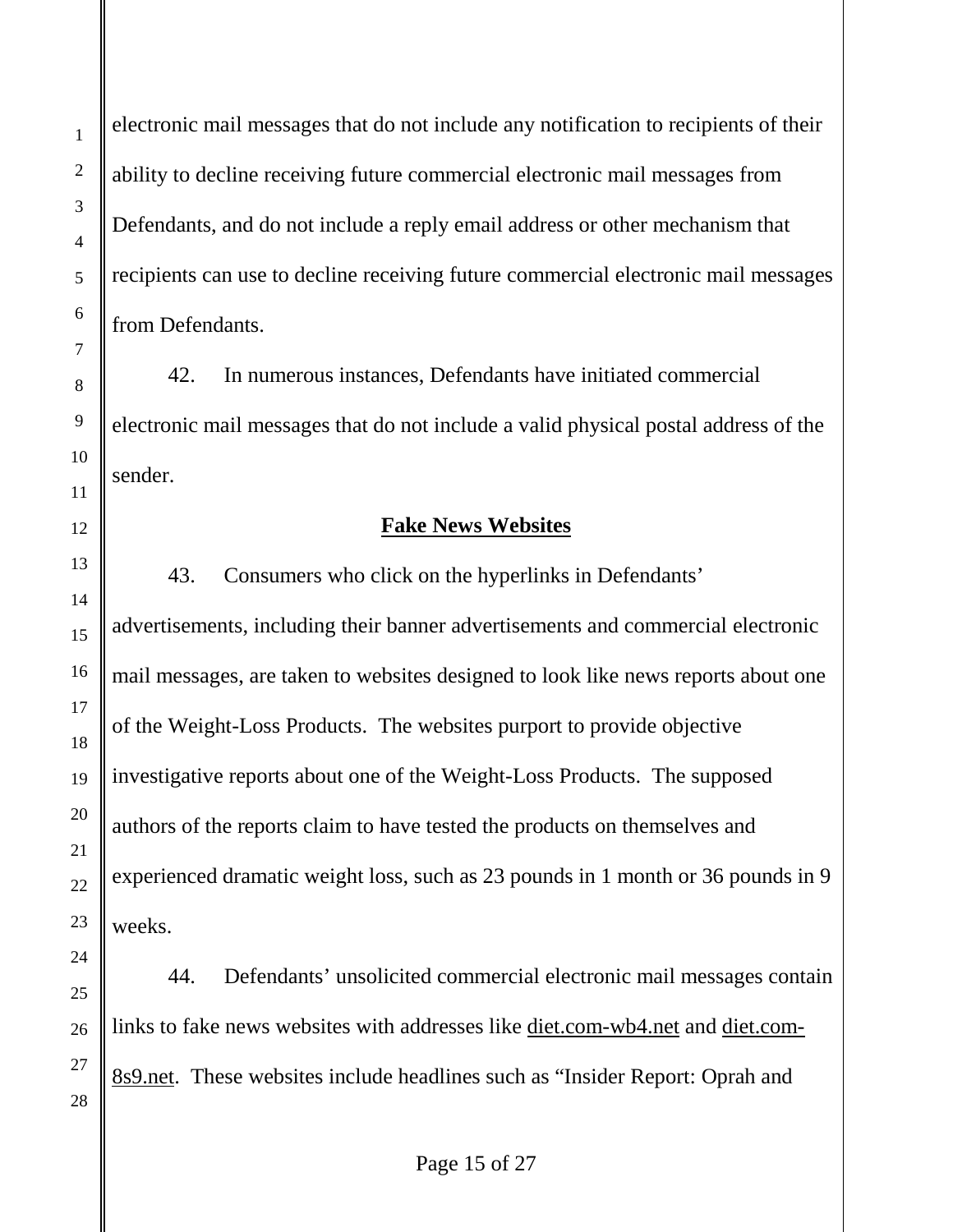Other Celebrities Lose 4 lbs / Week of Belly Fat With This Secret That Our Readers Can Try Now!" The websites often include the names, logos, or images of Oprah Winfrey and the television show "The Doctors," suggesting that the Weight-Loss Products have been reviewed or endorsed by those personalities.

45. Surrounding the reports are what appear to be profiles of ordinary consumers who have tried the Weight-Loss Products, like "Kristy Miami, FL" and "Jennifer from San Diego, CA." These profiles set forth additional claims of significant weight loss, such as 28 pounds in 5 weeks, that are supported by "before" and "after" photos showing consumers who appear to have become noticeably slimmer. The fake news reports have links that lead to Defendants' websites, where consumers can purchase the Weight-Loss Products.

46. Similarly, Defendants' banner advertisements contain links to websites with addresses like healthconsumerreviews.com and healthlifestylereview.com. These websites include headlines like, "SPECIAL REPORT: Lose 23 lbs of Belly Fat in 1 Month with This Diet Cleanse that Celebrities Use. Exclusive Offer for Readers." Beneath this headline is what appears to be an investigative report authored by a reporter or commentator pictured on the website. The supposed author of the report claims to have tested the products on herself and experienced dramatic and positive weight-loss.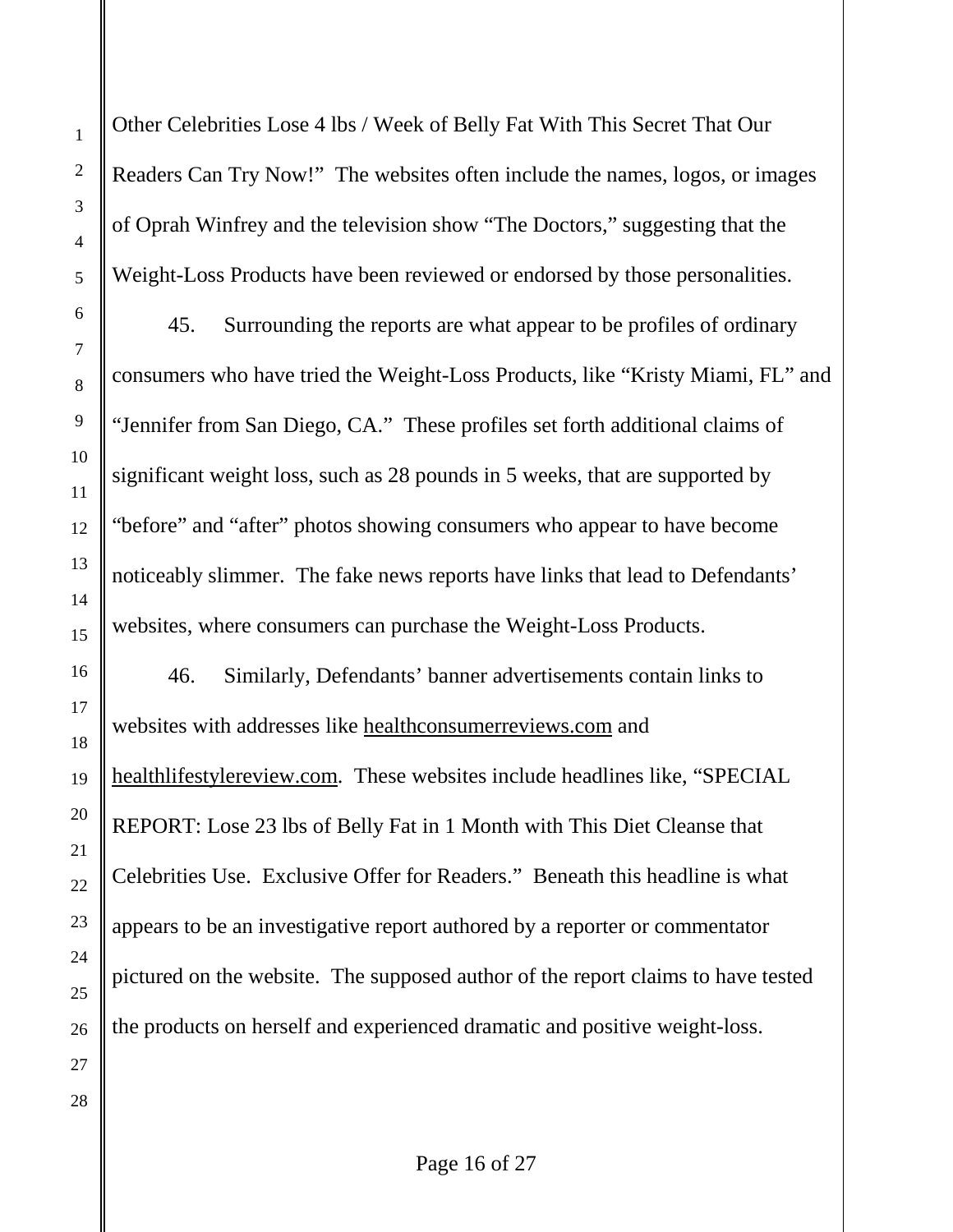Following the reports are "responses" or "comments" that appear to be independent statements made by ordinary consumers.

47. In fact, the news reports linked to by Defendants' unsolicited commercial electronic mail messages and banner advertisements are fake. Defendants' Weight-Loss Products were never reviewed or endorsed by "The Doctors" or Oprah Winfrey. Reporters or consumers portrayed on the sites are fictional and never conducted the tests or experienced the results described in the reports. The reports and consumers' tales of weight-loss remain the same regardless of which of Defendants' various Weight-Loss Products is being marketed. The websites are not objective news reports but rather are paid advertisements, maintained by Defendants' affiliate marketers for Defendants.

## **Defendants' Merchant Websites**

48. Consumers who click on the links in the fake news reports are taken to websites where Defendants sell their Weight-Loss Products. On their websites, Defendants reinforce the fake news websites' representation that their Weight-Loss Products have been shown on television or otherwise have been reviewed or endorsed by The Doctors or Oprah Winfrey. For example, the Defendants prominently claim:

> **ATTENTION:** Due to recently being featured on T.V. we cannot guarantee supply. As of [date website visited] we currently have product IN STOCK and ship within 24 hours of purchase.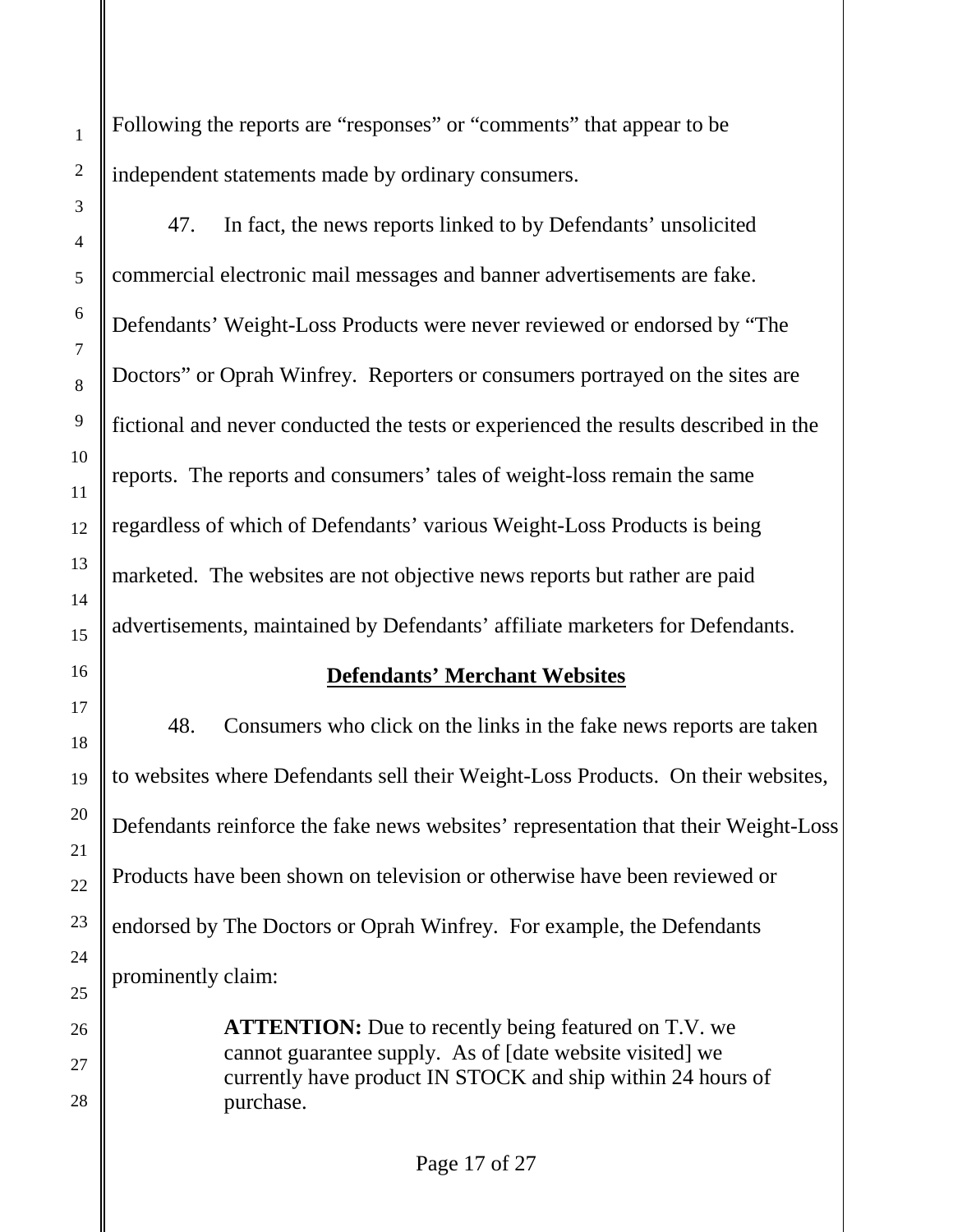49. Defendants' websites also reinforce the false weight-loss claims. These websites feature prominent weight-loss claims like, "Enhance Your Diet and Lose Weight Fast!," "Want to burn fat quicker and more efficiently?," "ARE YOU *ready to* LOSE WEIGHT?" and "Rapid Belly Melt without *diet* or *exercise*." Defendants' websites also include prominent images of young, thin women who are wearing bikinis or holding tape measures around their waists. In some instances, Defendants' websites recount purported testimonials from consumers that support the message to consumers that Defendants' products will result in rapid and substantial weight loss. Defendants further entice consumers to purchase their products with the bold statement, "CLAIM YOUR FREE BOTTLE TODAY!"

50. Defendants require consumers who wish to order their Weight-Loss Products to enter their contact information, including name, address, telephone number, and email address. Consumers must also click on a button prominently labeled "RUSH MY ORDER." Upon clicking on the button, Defendants' websites take consumers to a payment page.

51. Defendants' payment page prompts consumers to choose the quantity of Defendants' Weight-Loss Products they wish to order. To purchase Defendants' Weight-Loss Products, consumers must also enter their credit or debit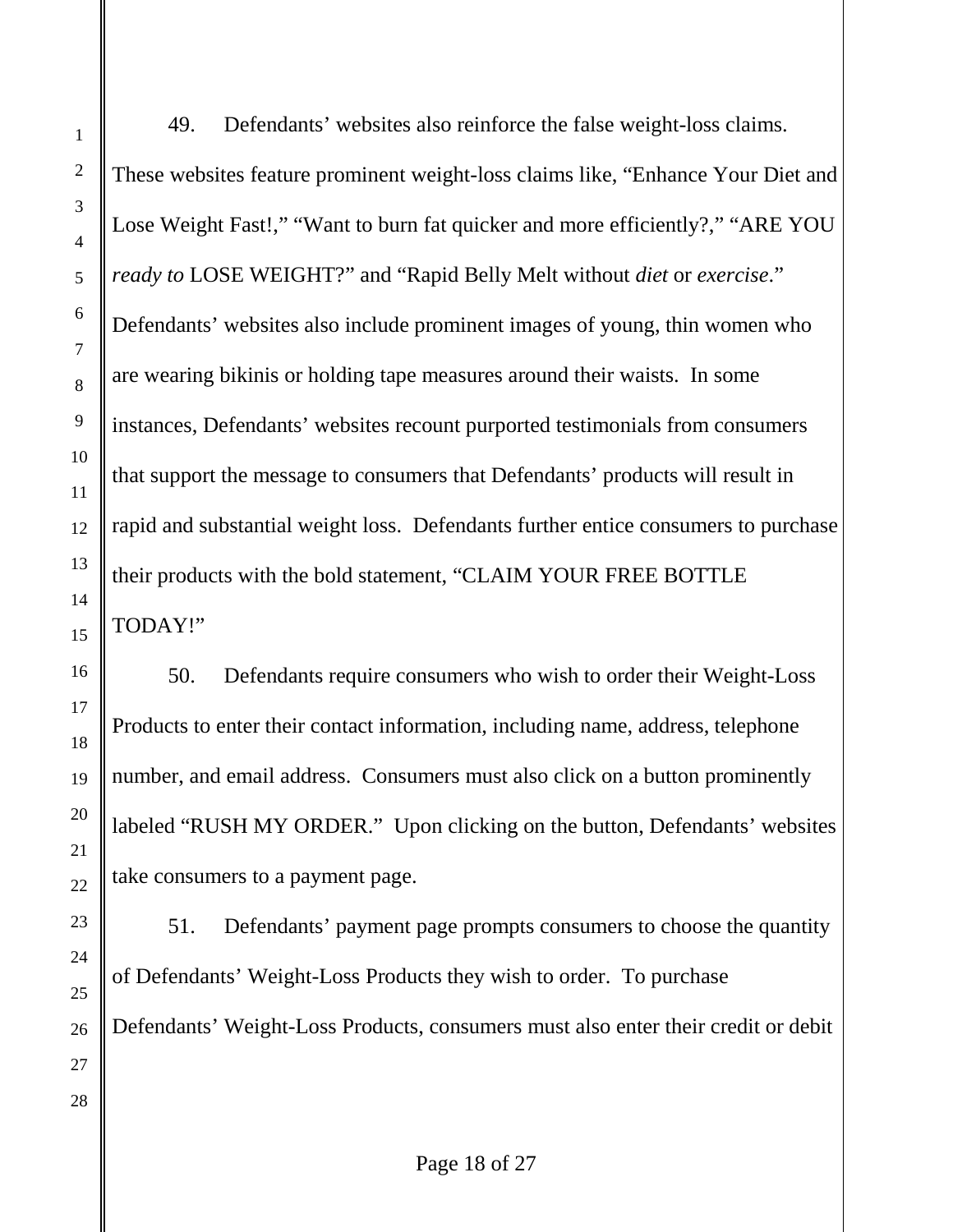card payment information. Consumers must then click a button bearing the same "RUSH MY ORDER" label as the original landing page on Defendants' websites.

52. Defendants have disseminated, or caused to be disseminated, advertisements for the Weight-Loss Products. In these advertisements, Defendants have claimed that taking the Weight-Loss Products causes rapid and substantial weight loss.

53. In truth and in fact, the Weight-Loss Products do not cause rapid and substantial weight loss, nor do Defendants possess and rely upon a reasonable basis to substantiate representations that consumers who use the Weight-Loss Products will rapidly lose a substantial amount of weight.

## **VIOLATIONS OF THE FTC ACT**

54. Section 5(a) of the FTC Act, 15 U.S.C. § 45(a), prohibits "unfair or deceptive acts or practices in or affecting commerce."

55. Misrepresentations or deceptive omissions of material fact constitute deceptive acts or practices prohibited by Section 5(a) of the FTC Act.

56. Section 12 of the FTC Act, 15 U.S.C. § 52, prohibits the dissemination of any false advertisement in or affecting commerce for the purpose of inducing, or which is likely to induce, the purchase of food, drugs, devices, services, or cosmetics. For the purposes of Section 12 of the FTC Act, 15 U.S.C.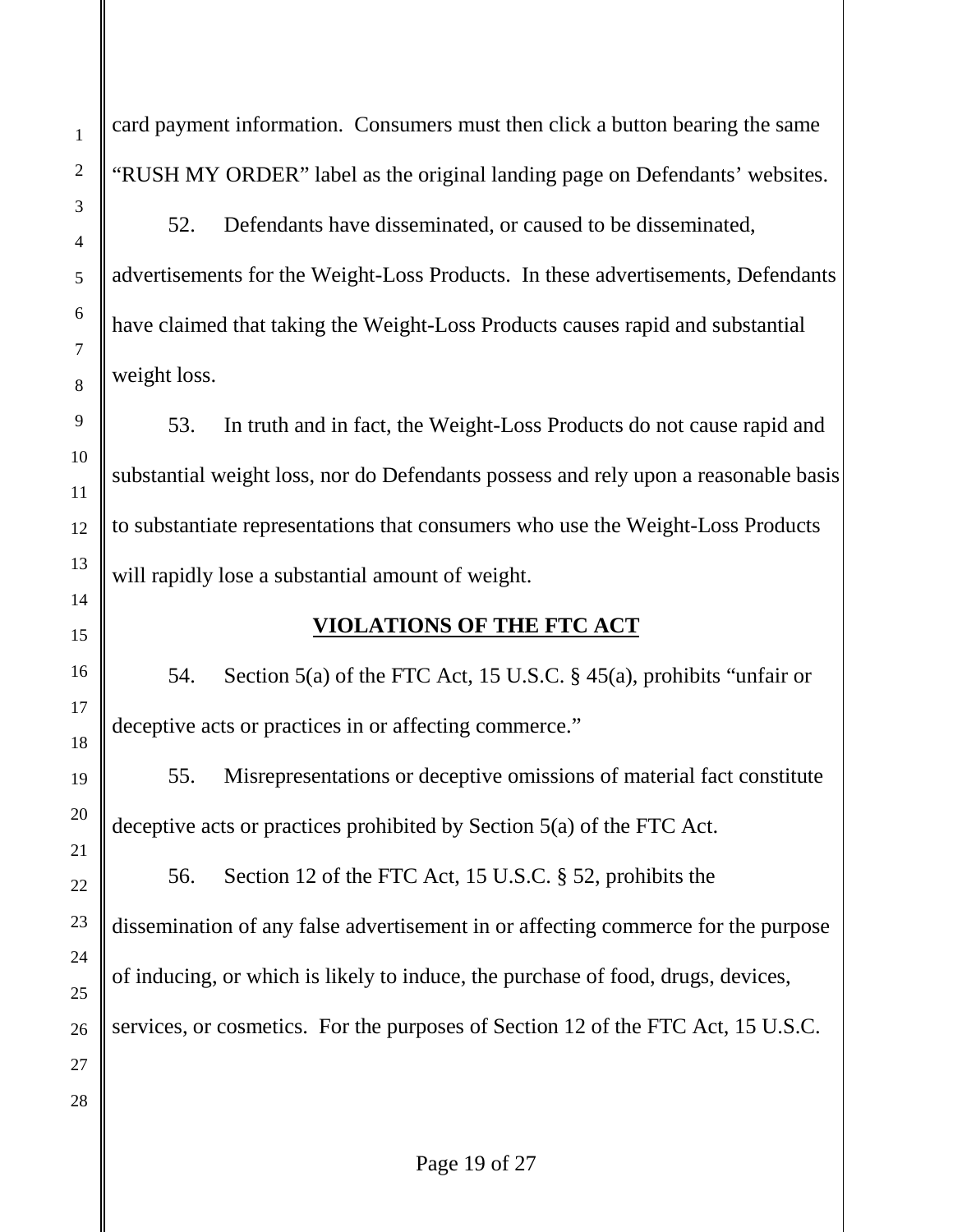§ 52, the Weight-Loss Products are either "food[s]" or "drug[s]" as defined in Section 15(b) and (c) of the FTC Act, 15 U.S.C. § 55(b), (c).

#### **Count I**

#### **Misrepresentations Concerning Defendants' Weight-Loss Products**

57. Through the means described in Paragraphs 25 through 53, Defendants have represented, directly or indirectly, expressly or by implication, that use of Defendants' Weight-Loss Products will result in rapid and substantial weight loss without diet or exercise, including losing as much as 23 pounds in 1 month or 36 pounds in 9 weeks.

58. The representations set forth in paragraph 57 are false, misleading, or were not substantiated at the time the representations were made.

59. Therefore, the making of the representations set forth in Paragraph 57 of this Complaint constitutes a deceptive act or practice and the making of false advertisements, in or affecting commerce, in violation of Sections 5(a) and 12 of the FTC Act, 15 U.S.C. §§ 45(a) & 52.

### **Count II**

## **Misrepresentations (False Endorsements)**

60. Through the means described in Paragraphs 25 through 53, Defendants have represented, directly or indirectly, expressly or by implication,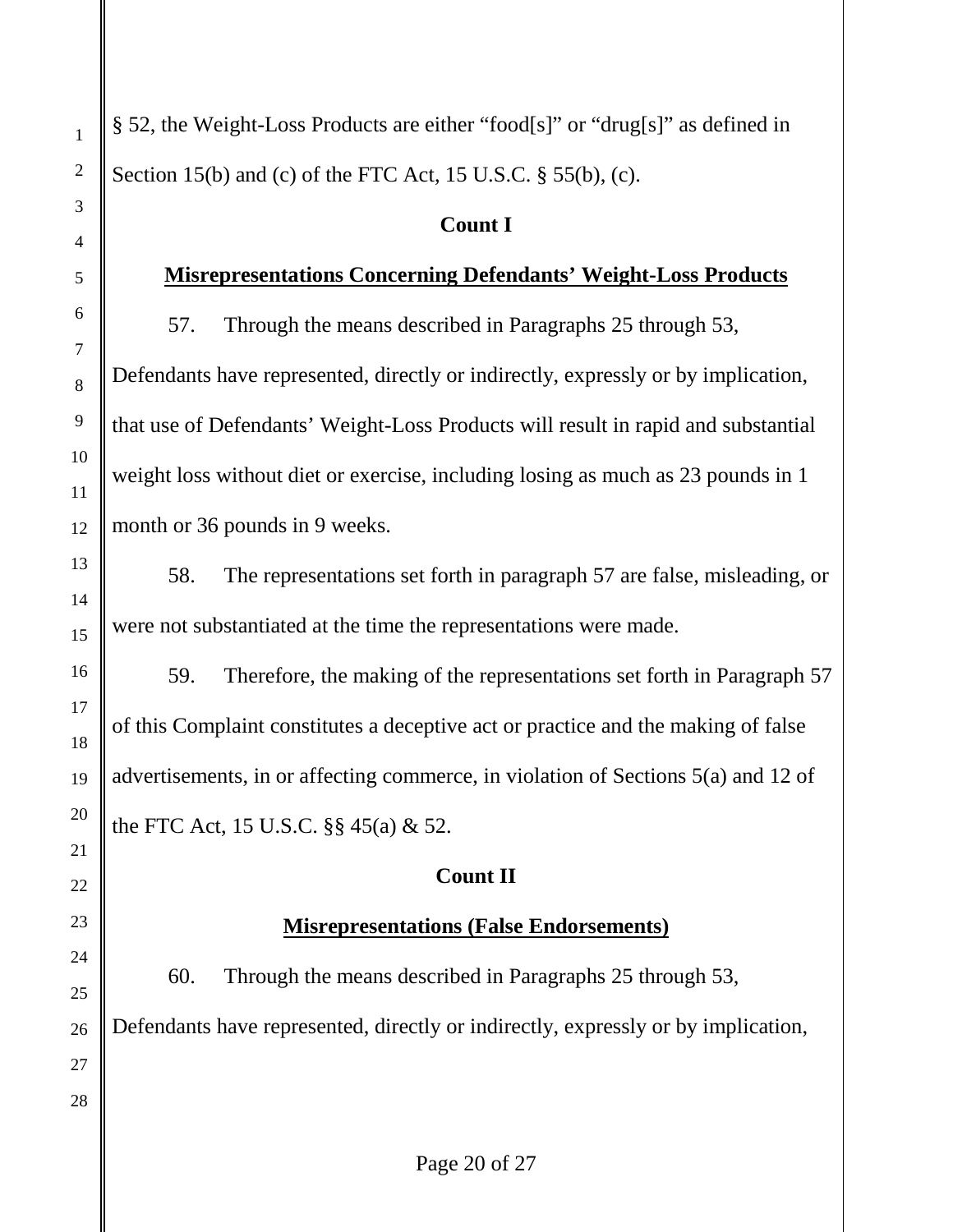| $\mathbf{1}$                 | that the Weight-Loss Products are used, endorsed, or approved by specifically |                                                                                                                         |  |
|------------------------------|-------------------------------------------------------------------------------|-------------------------------------------------------------------------------------------------------------------------|--|
| $\overline{2}$               | identified celebrities such as Oprah and The Doctors.                         |                                                                                                                         |  |
| 3                            | 61.                                                                           | The representations set forth in paragraph 60 are false and misleading.                                                 |  |
| $\overline{4}$               |                                                                               |                                                                                                                         |  |
| 5                            | 62.                                                                           | Therefore, the making of the representations as set forth in Paragraph                                                  |  |
| $\sqrt{6}$<br>$\overline{7}$ | 60 of this Complaint constitutes a deceptive act or practice, in or affecting |                                                                                                                         |  |
| $\,8\,$                      | commerce, in violation of Section 5(a) of the FTC Act, 15 U.S.C. $\S$ 45(a).  |                                                                                                                         |  |
| 9                            | VIOLATIONS OF THE CAN-SPAM ACT                                                |                                                                                                                         |  |
| 10                           | 63.                                                                           | The CAN-SPAM Act became effective on January 1, 2004, and has                                                           |  |
| 11                           |                                                                               |                                                                                                                         |  |
| 12                           | since remained in full force and effect.                                      |                                                                                                                         |  |
| 13                           | 64.                                                                           | Section $5(a)(1)$ of the CAN-SPAM Act, 15 U.S.C. $\S 7704(a)(1)$ , states:                                              |  |
| 14                           |                                                                               | It is unlawful for any person to initiate the transmission,                                                             |  |
| 15                           |                                                                               | to a protected computer, of a commercial electronic mail                                                                |  |
| 16<br>17                     |                                                                               | message that contains, or is accompanied by, header<br>information that is materially false or materially               |  |
| 18                           |                                                                               | misleading.                                                                                                             |  |
| 19                           | 65.                                                                           | Section 5(a)(6) of the CAN-SPAM Act, 15 U.S.C. $\S 7704(a)(6)$ ,                                                        |  |
| 20                           | states:                                                                       |                                                                                                                         |  |
| 21                           |                                                                               | For purposes of [section $5(a)(1)$ ], the term "materially",                                                            |  |
| 22                           |                                                                               | when used with respect to false or misleading header                                                                    |  |
| 23                           |                                                                               | information, includes the alteration or concealment of                                                                  |  |
| 24                           |                                                                               | header information in a manner that would impair the<br>ability of an Internet access service processing the            |  |
| 25                           |                                                                               | message on behalf of a recipient, a person alleging a                                                                   |  |
| 26                           |                                                                               | violation of this section, or a law enforcement agency to<br>identify, locate, or respond to a person who initiated the |  |
| 27                           |                                                                               | electronic mail message or to investigate the alleged                                                                   |  |
| 28                           |                                                                               |                                                                                                                         |  |
|                              |                                                                               |                                                                                                                         |  |

 $\parallel$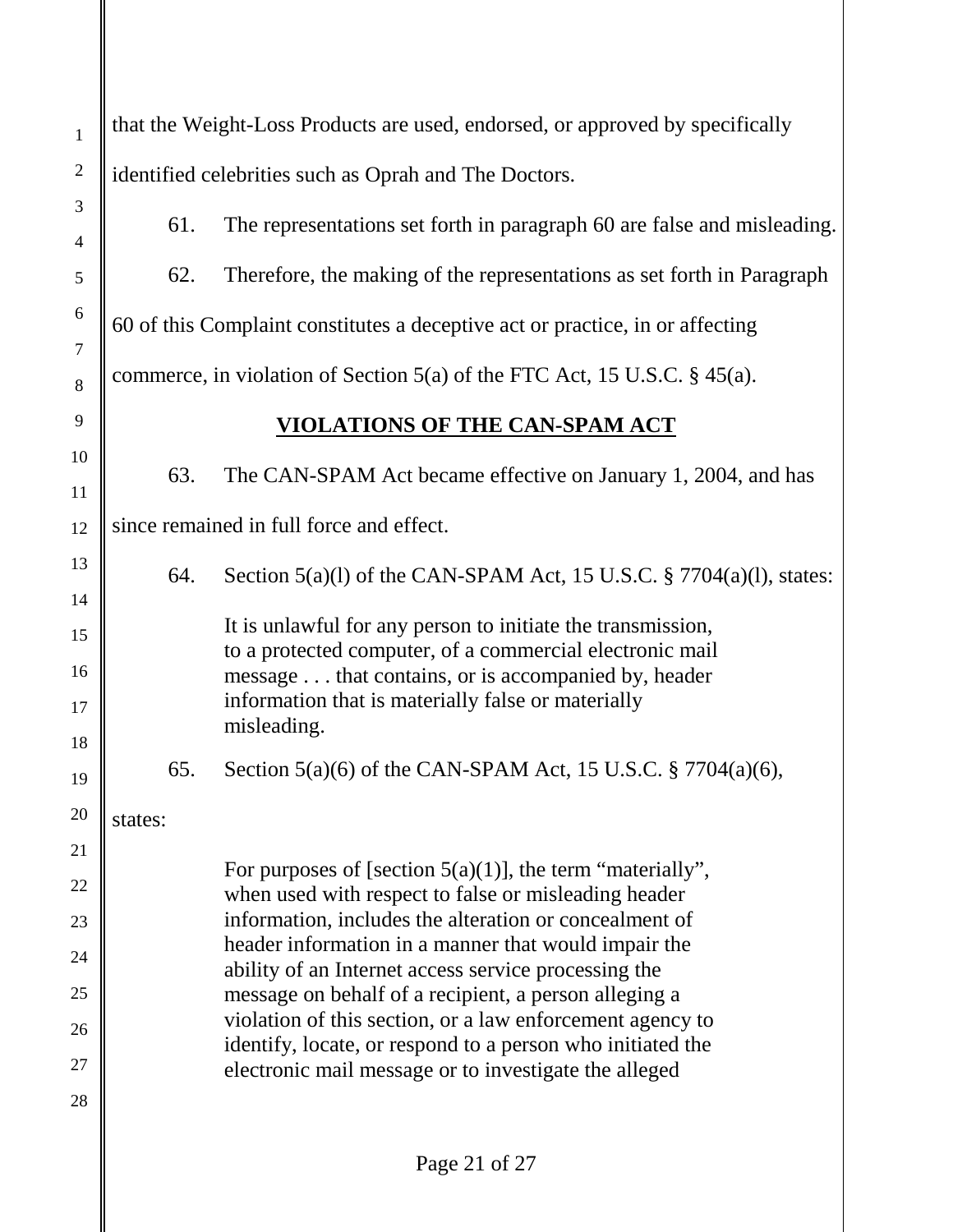| $\mathbf{1}$<br>$\overline{2}$ |                                                                                      | violation, or the ability of a recipient of the message to<br>respond to a person who initiated the electronic message. |
|--------------------------------|--------------------------------------------------------------------------------------|-------------------------------------------------------------------------------------------------------------------------|
| 3                              | 66.                                                                                  | Section $5(a)(2)$ of the CAN-SPAM Act, 15 U.S.C. § 7704 $(a)(2)$ ,                                                      |
| $\overline{4}$                 | states:                                                                              |                                                                                                                         |
| 5<br>6                         |                                                                                      | It is unlawful for any person to initiate the transmission                                                              |
| $\overline{7}$                 |                                                                                      | to a protected computer of a commercial electronic mail<br>message if such person has actual knowledge, or              |
| 8                              |                                                                                      | knowledge fairly implied on the basis of objective<br>circumstances, that a subject heading of the message              |
| 9<br>10                        |                                                                                      | would be likely to mislead a recipient, acting reasonably<br>under the circumstances, about a material fact regarding   |
| 11                             |                                                                                      | the content or subject matter of the message (consistent<br>with the criteria used in enforcement of Section 5 of the   |
| 12                             |                                                                                      | Federal Trade Commission Act (15 U.S.C. § 45)).                                                                         |
| 13                             | 67.                                                                                  | Section 7(e) of the CAN-SPAM Act, 15 U.S.C. § 7706(e), states that                                                      |
| 14<br>15                       | in any action to enforce compliance through an injunction with Section $5(a)(2)$ and |                                                                                                                         |
| 16                             | other specified sections of the CAN-SPAM Act, the FTC need not allege or prove       |                                                                                                                         |
| 17                             | the state of mind required by such sections.                                         |                                                                                                                         |
| 18<br>19                       | 68.                                                                                  | Section 5(a)(3)(A) of the CAN-SPAM Act, 15 U.S.C.                                                                       |
| 20                             | § 7704(a)(3)(A), states:                                                             |                                                                                                                         |
| 21                             |                                                                                      |                                                                                                                         |
| 22                             |                                                                                      | It is unlawful for any person to initiate the transmission<br>to a protected computer of a commercial electronic mail   |
| 23                             |                                                                                      | message that does not contain a functioning return<br>electronic mail address or other Internet-based                   |
| 24                             |                                                                                      | mechanism, clearly and conspicuously displayed, that—                                                                   |
| 25                             |                                                                                      | (i)<br>a recipient may use to submit, in a                                                                              |
| 26                             |                                                                                      | manner specified in the message, a reply electronic<br>mail message or other form of Internet-based                     |
| 27                             |                                                                                      | communication requesting not to receive future                                                                          |
| 28                             |                                                                                      | commercial electronic mail messages from that                                                                           |
|                                |                                                                                      |                                                                                                                         |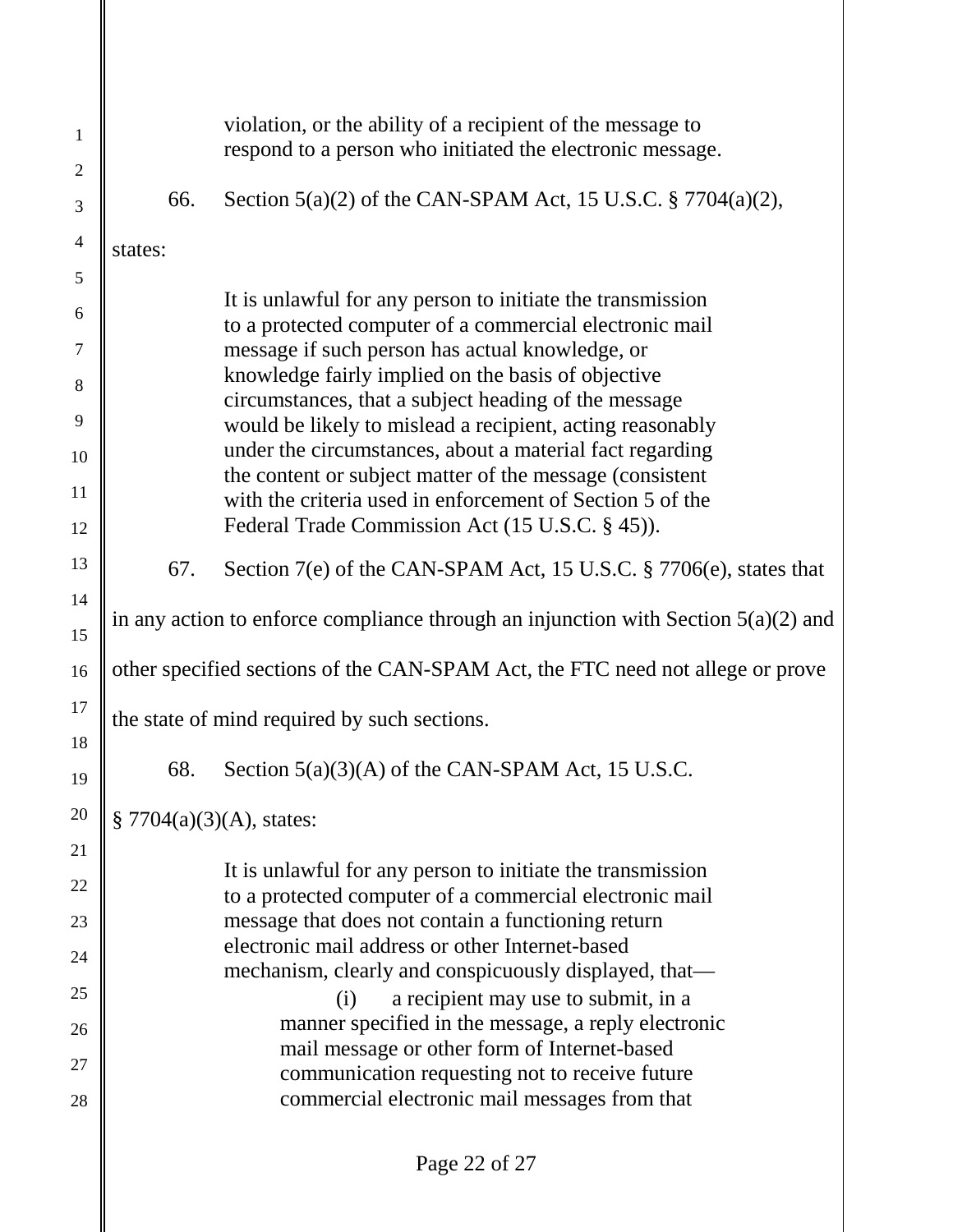| $\mathbf{1}$   |     | sender at the electronic mail address where the<br>message was received; and                                           |
|----------------|-----|------------------------------------------------------------------------------------------------------------------------|
| $\overline{2}$ |     | remains capable of receiving such<br>(ii)                                                                              |
| 3              |     | messages or communications for no less than 30                                                                         |
| 4              |     | days after the transmission of the original message.                                                                   |
| 5              | 69. | Section $5(a)(5)(A)$ of the CAN-SPAM Act, 15 U.S.C.                                                                    |
| 6              |     | § 7704(a)(5)(A), states:                                                                                               |
| 7              |     |                                                                                                                        |
| 8              |     | It is unlawful for any person to initiate the transmission<br>of any commercial electronic mail message to a protected |
| 9              |     | computer unless the message provides:                                                                                  |
|                |     | clear and conspicuous identification<br>(i)                                                                            |
| 10             |     | that the message is an advertisement or                                                                                |
| 11             |     | solicitation;                                                                                                          |
| 12             |     | clear and conspicuous notice of the<br>(ii)                                                                            |
| 13             |     | opportunity under [section $5(a)(3)$ ] to decline to                                                                   |
|                |     | receive further commercial electronic mail                                                                             |
| 14             |     | messages from the sender; and                                                                                          |
| 15             |     | a valid physical postal address of the<br>(iii)<br>sender.                                                             |
| 16<br>17       | 70. | Section $7(a)$ of the CAN-SPAM Act, 15 U.S.C. § 7706 $(a)$ , states:                                                   |
| 18             |     | [This Act] shall be enforced by the [FTC] as if the                                                                    |
|                |     | violation of this [Act] were an unfair or deceptive act or                                                             |
| 19             |     | practice proscribed under section $18a(1)(B)$ of [the FTC                                                              |
| 20             |     | Act] (15 U.S.C. 57a(a)(1)(B)).                                                                                         |
| 21             |     | <b>Count III</b>                                                                                                       |
| 22             |     |                                                                                                                        |
| 23             |     | <b>Materially False or Misleading Header Information</b>                                                               |
| 24             | 71. | In numerous instances, Defendants have initiated the transmission, to                                                  |
| 25             |     |                                                                                                                        |
| 26             |     | protected computers, of commercial electronic mail messages that contained, or                                         |
| 27             |     |                                                                                                                        |
|                |     |                                                                                                                        |
| 28             |     |                                                                                                                        |
|                |     |                                                                                                                        |
|                |     | Page 23 of 27                                                                                                          |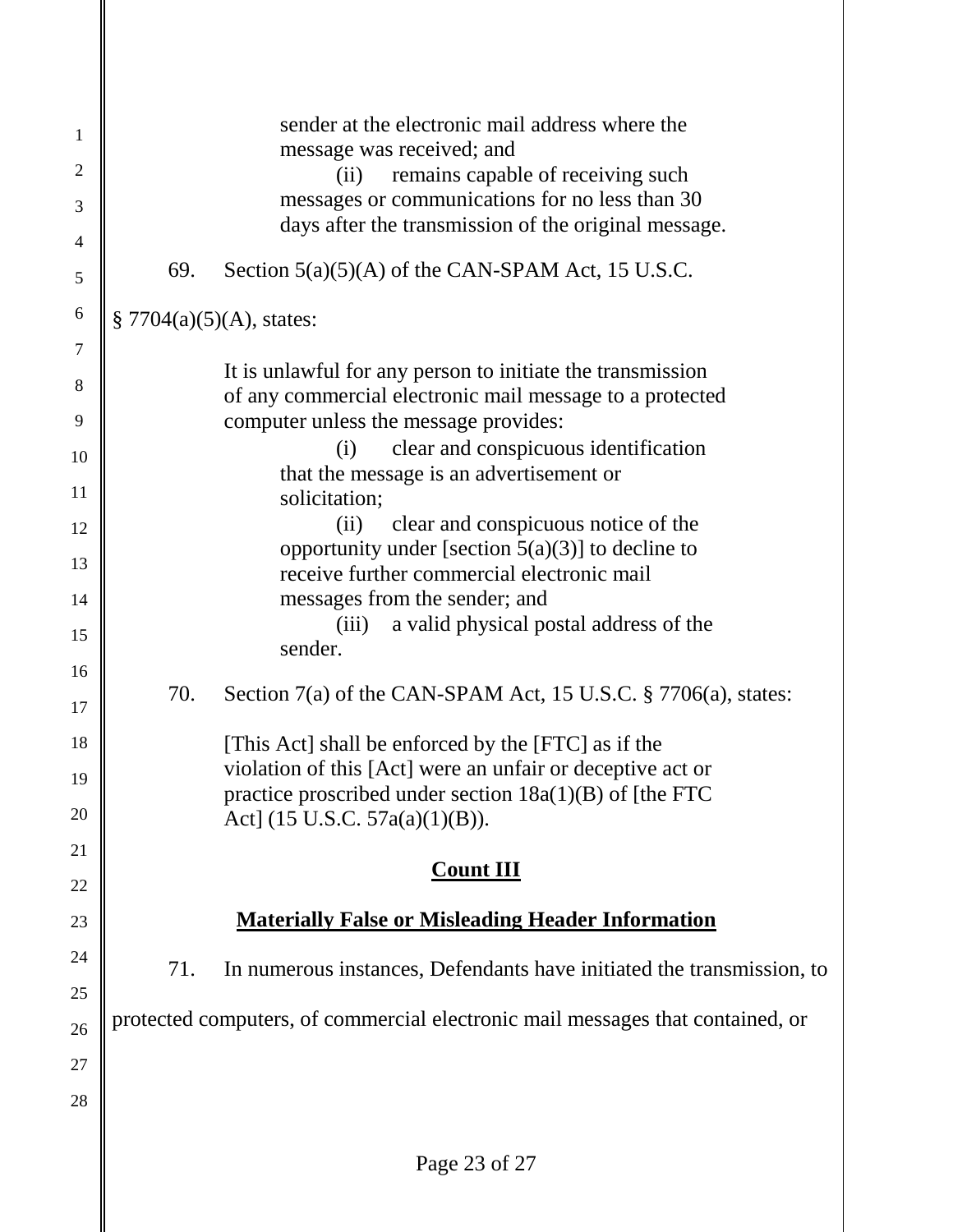were accompanied by, header information that is materially false or materially misleading.

72. Defendants' acts or practices, as described in paragraph 71 above, violate 15 U.S.C § 7704(a)(1).

# **Count IV**

# **Misleading Subject Heading**

73. In numerous instances, Defendants have initiated the transmission, to protected computers, of commercial electronic mail messages that contained subject headings that would be likely to mislead a recipient, acting reasonably under the circumstances, about a material fact regarding the contents or subject matter of the message.

74. Defendants' acts or practices, as described in paragraph 73 above, violate 15 U.S.C. § 7704(a)(2).

# **Count V**

# **Failure to Provide Opt-Out and Notice of Opt-Out**

75. In numerous instances, Defendants have initiated the transmission, to protected computers, of commercial electronic mail messages that do not include:

a. a clear and conspicuous notice of the recipient's opportunity to decline to receive further commercial electronic mail messages from Defendants at the recipient's electronic mail address; and/or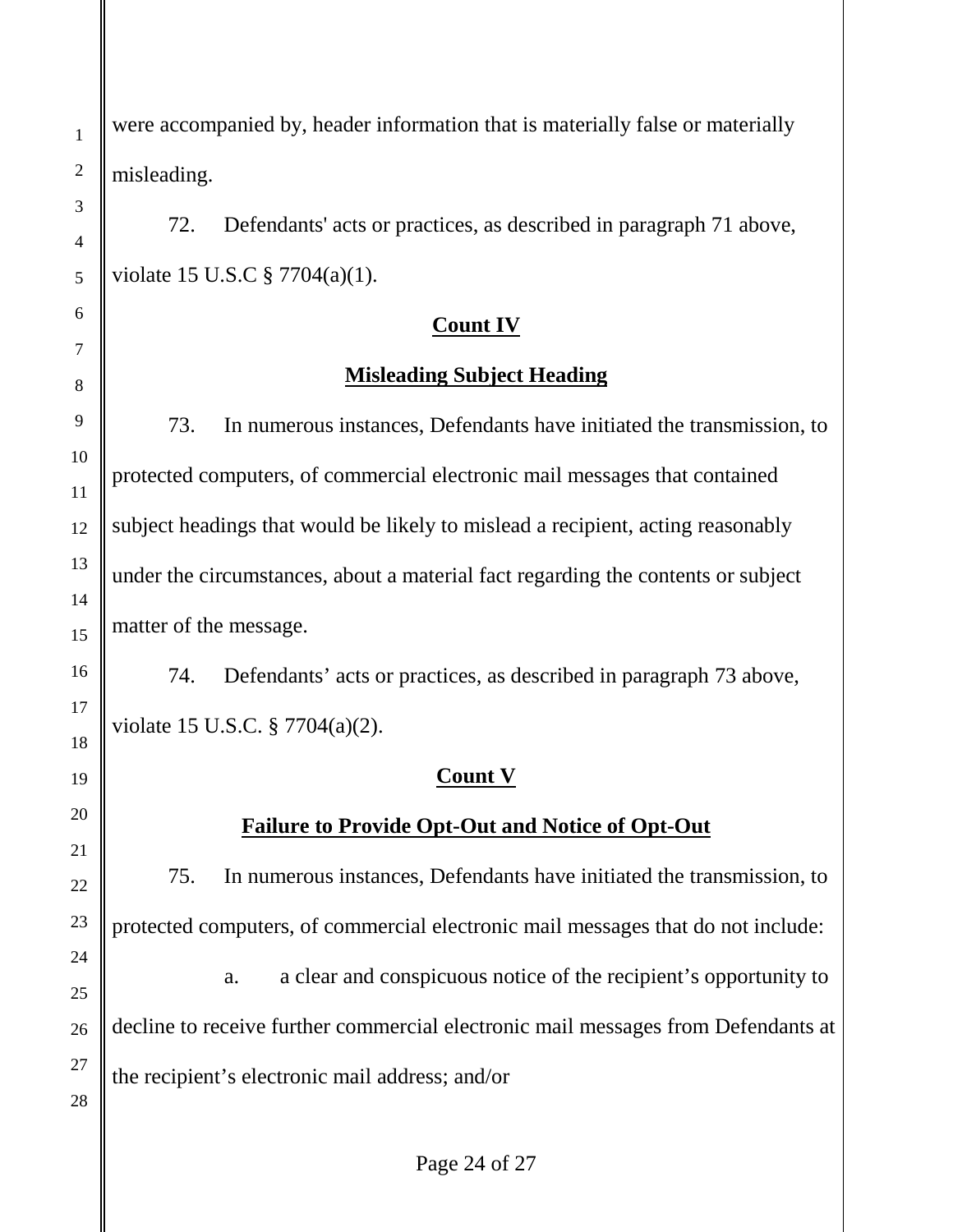b. a functioning return electronic mail address or other Internetbased mechanism, clearly and conspicuously displayed, that a recipient could use to submit a reply electronic mail message or other form of Internet-based communication requesting not to receive future commercial electronic mail messages from Defendants at the electronic mail address where the message was received, and that remains capable of receiving such messages or communications for no less than 30 days after the transmission of the original message. 76. Defendants' acts or practices, as described in Paragraph 75 above, violate 15 U.S.C. § 7704(a)(5)(A)(ii) and § 7704(a)(3). **Count VI Failure to Include Valid Physical Postal Address** 77. In numerous instances, Defendants have initiated the transmission, to protected computers, of commercial electronic mail messages that do not include the sender's valid physical postal address. 78. Defendants' acts or practices, as described in Paragraph 77 above, violate 15 U.S.C. § 7704(a)(5)(A)(iii). **CONSUMER INJURY**

79. Consumers have suffered and will continue to suffer substantial injury as a result of Defendants' violations of the FTC Act and the CAN-SPAM Act. In addition, Defendants have been unjustly enriched as a result of their unlawful acts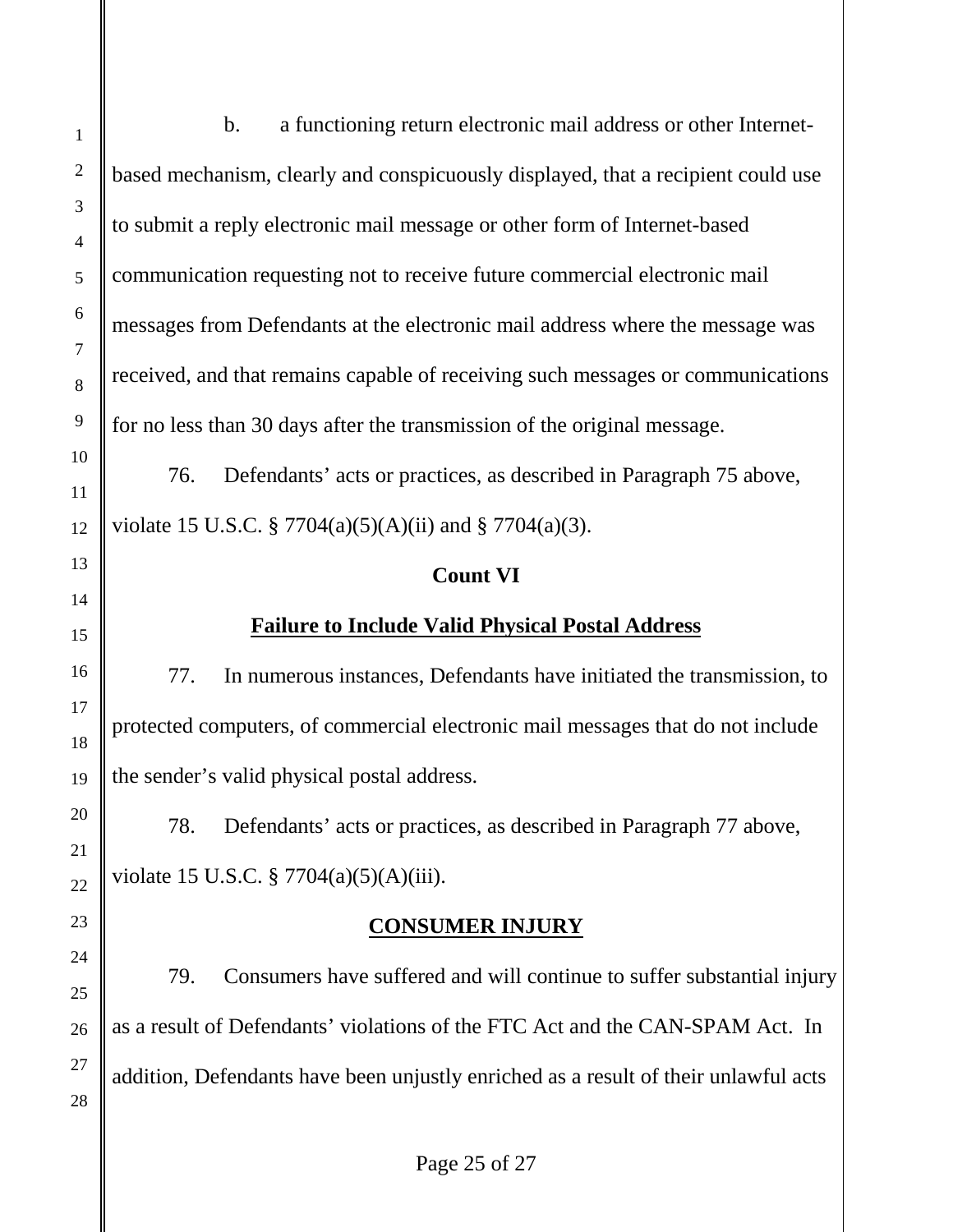or practices. Absent injunctive relief by this Court, Defendants are likely to continue to injure consumers, reap unjust enrichment, and harm the public interest.

### **THIS COURT'S POWER TO GRANT RELIEF**

80. Section 13(b) of the FTC Act, 15 U.S.C. § 53(b), empowers this Court to grant injunctive and such other relief as the Court may deem appropriate to halt and redress violations of any provision of law enforced by the FTC. The Court, in the exercise of its equitable jurisdiction, may award ancillary relief, including restitution, the refund of monies paid, and the disgorgement of ill-gotten monies, to prevent and remedy any violation of any provision of law enforced by the FTC.

81. Section 19 of the FTC Act, 15 U.S.C. § 57b, and the CAN-SPAM Act, 15 U.S.C. § 7706, authorize this Court to grant such relief as the Court finds necessary to redress injury to consumers resulting from Defendant's violations of the CAN-SPAM Act, including the refund of money.

#### **PRAYER FOR RELIEF**

Wherefore, Plaintiff FTC, pursuant to Sections 13(b) and 19 of the FTC Act, 15 U.S.C. §§ 53(b) and 57b, and Section 7(a) of the CAN-SPAM Act, 15 U.S.C. § 7706, and the Court's own equitable powers, requests that the Court:

A. Award Plaintiff such preliminary injunctive and ancillary relief as may be necessary to avert the likelihood of consumer injury during the pendency of this action and to preserve the possibility of effective final relief, including but